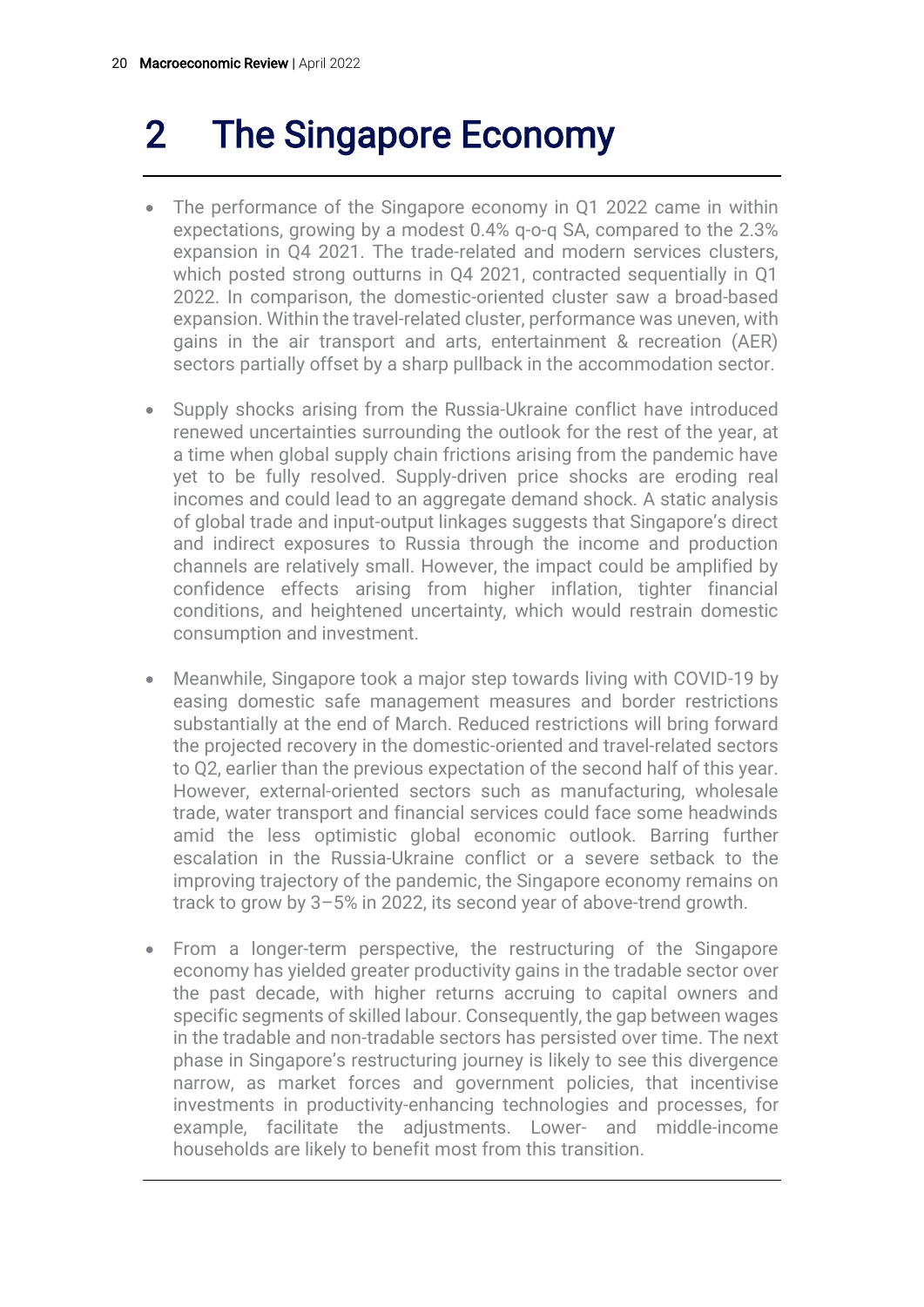## 2.1 Recent Economic Developments

### GDP growth slowed in Q1 as the trade-related and modern services clusters contracted sequentially

The Singapore economy picked up further at the end of 2021, growing by 2.3% q-o-q SA in Q4 2021, after some weakness in the preceding two quarters (Chart 2.1). GDP growth in Q4 was largely underpinned by strong outturns in the trade-related and modern services clusters (Chart 2.2). These clusters were less affected by the pandemic, with activity already surpassing pre-COVID levels by end-2020. However, the domestic-oriented and travel-related clusters remained below pre-pandemic levels even at the end of last year.

Not unexpectedly, the high growth momentum could not be sustained and the traderelated and modern services clusters contracted sequentially in the first quarter of 2022, resulting in a slowdown in overall GDP growth to 0.4% q-o-q SA (based on the Advance Estimates). In comparison, the domestic-oriented cluster saw a broad-based expansion. The performance was uneven in the travel-related cluster, with gains in the air transport and AER sectors partially offset by a sharp pullback in the accommodation sector. On a y-o-y basis, overall GDP increased by 3.4% in Q1 this year, moderating from the 6.1% expansion in the preceding quarter.

#### Chart 2.1 Singapore's GDP growth moderated in Q1…



### Chart 2.2 … dragged down by trade-related activity and modern services



Source: EPG, MAS estimates

\* Advance Estimates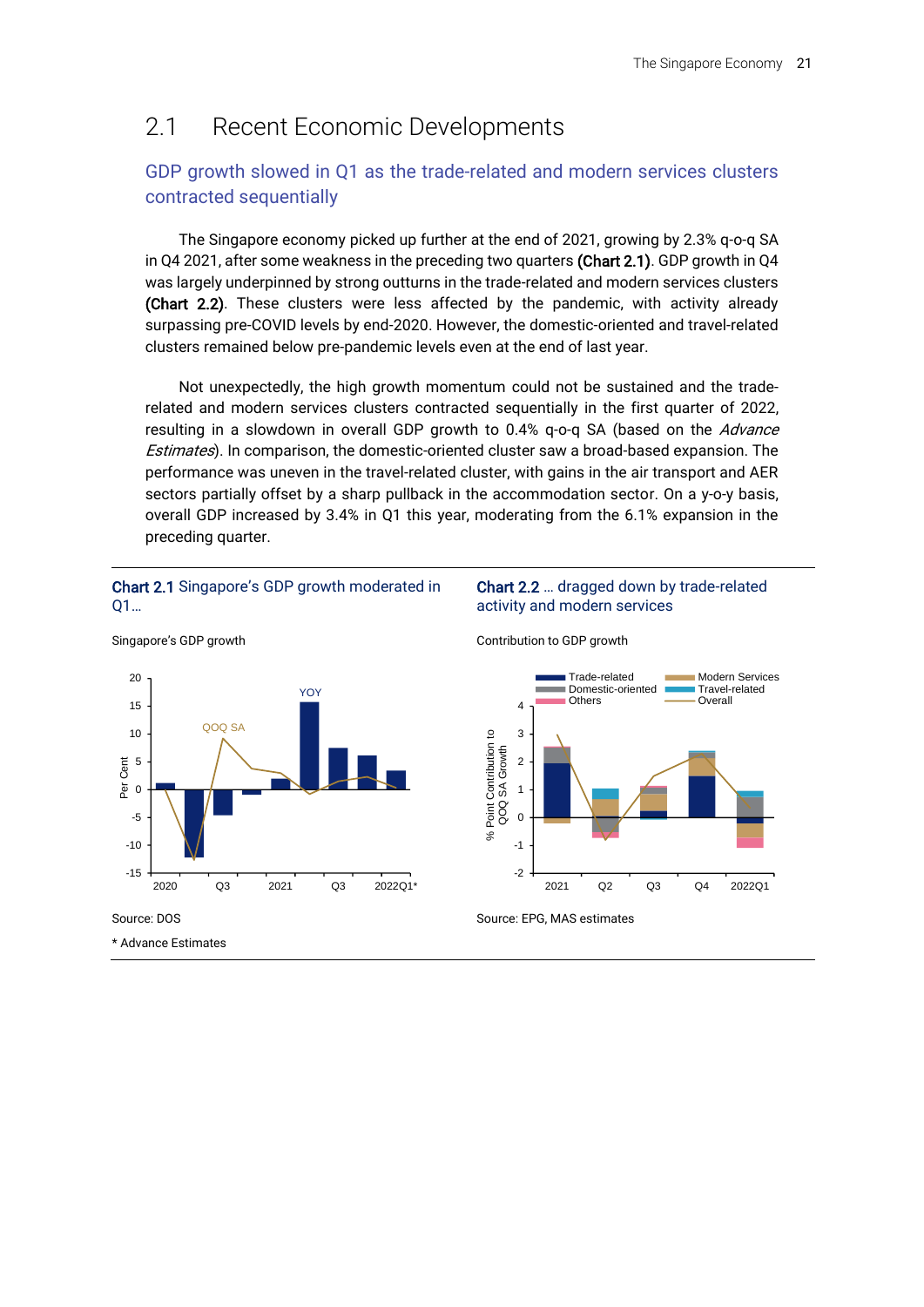### Manufacturing activity contributed most to the GDP slowdown in Q1

Singapore's Index of Industrial Production (IIP) contracted by 2.7% q-o-q SA in Q1 2022, reversing the 5.6% expansion in the preceding quarter which was mainly driven by the biomedical and transport engineering clusters (Chart 2.3). Both clusters subsequently saw a pullback in Q1 from the high base in Q4 2021. Meanwhile, electronics output surged in Q1, supported by strong global demand for semiconductors used in data centres and 5G products, following a mild contraction in Q4 2021. Elsewhere in the trade-related cluster, growth in wholesale trade slowed in Q1 2022, reflecting weaker outturns in the machinery, equipment & supplies subsegment.

#### Chart 2.3 Industrial production contracted in Q1, weighed down by the biomedical and transport engineering clusters

Index of industrial production (IIP)



Source: EDB

### Modern services lost some momentum after posting strong outturns in previous quarters

The modern services cluster expanded by 2.5% q-o-q SA in Q4 2021, before declining by 2.0% in Q1 this year (Chart 2.4). Growth in the cluster in Q4 was driven by the finance & insurance sector, which was in turn underpinned by the cyclical recovery in other auxiliary activities (mainly payments processing), fund management and banking, as the pandemic receded. Similarly, the firm expansion in the information & communications sector was supported by strong mobile phone sales amid new product launches, as well as ongoing corporate investments in digitalisation.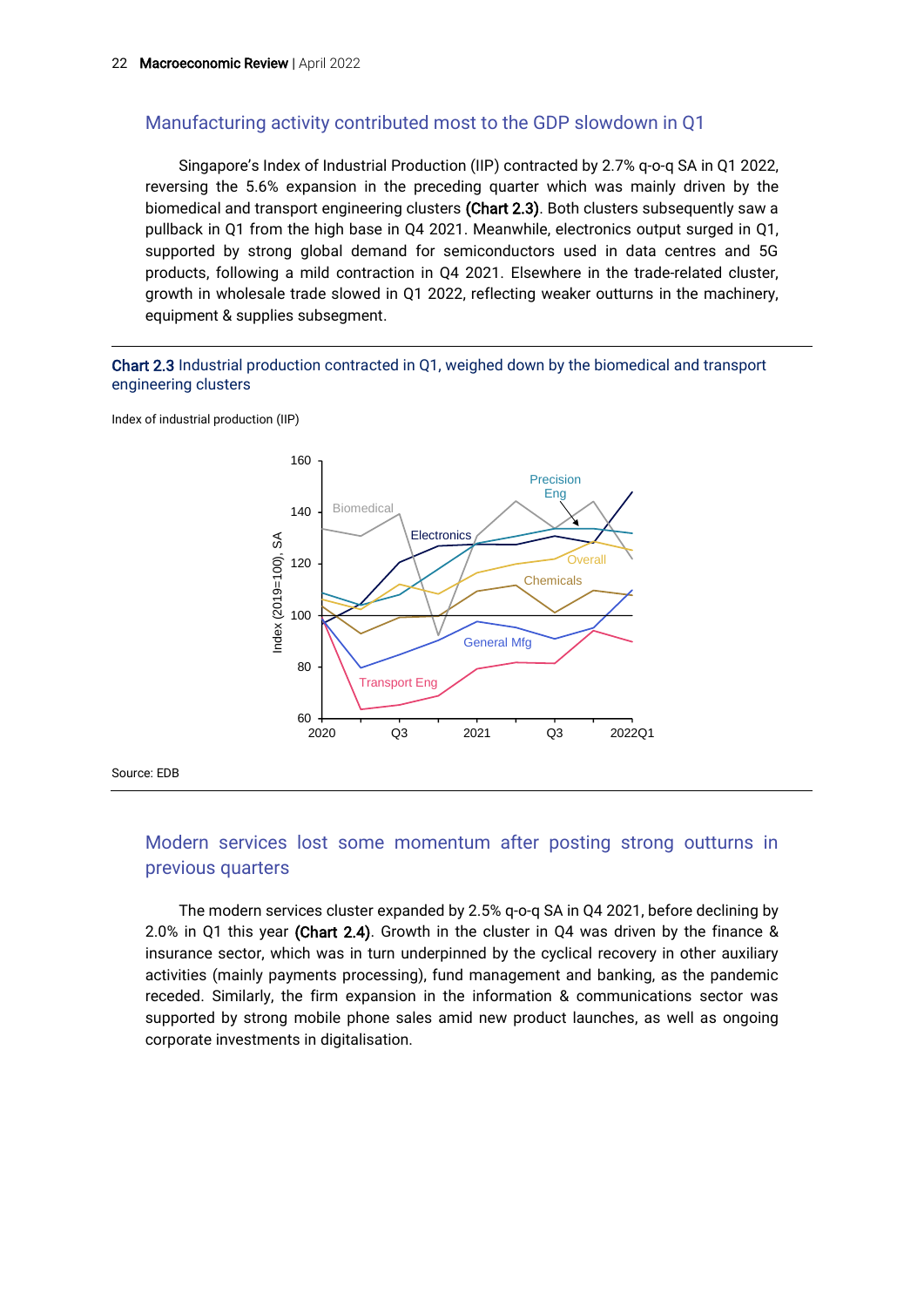#### Chart 2.4 Modern services contracted sequentially in Q1 2022

VA growth of the modern services cluster



Source: DOS

\* Advance Estimates

However, the growth momentum in modern services dissipated in Q1 this year, led by a decline in the information & communications sector. This was driven by lower outturns in games publishing activities, following several quarters of strong performance, which more than offset the expansion in the telecommunications and IT & information services segments.

Likewise, growth in the finance & insurance sector moderated from its Q4 outturn and was only marginally positive in Q1 2022, dragged down by the fund management and insurance segments. The fund management segment fell sharply, as ongoing geopolitical tensions and the prospect of policy tightening across major economies weighed on global equities. Meanwhile, the insurance segment contracted amid a decline in net premiums from general insurance, although this was partially offset by improved sales of single-premium life insurance products. In comparison, activity in the banks and other auxiliary segments continued to support growth. The banks segment was buttressed by higher loans and advances to residents in Jan–Feb, while the other auxiliary segment continued to benefit from a pickup in consumer spending.

### The domestic-facing sectors benefited from the gradual easing of social restrictions

Domestic-oriented activities remained generally lacklustre in Q4 2021, weighed down by renewed tightening of COVID-19 safe management measures. Under the "Stabilisation Phase" which lasted for about two months from late September, some restrictions were reimposed to moderate the transmission rate of the virus and ease the strain on Singapore's healthcare system. These included the reduction in social gathering and dining-in group sizes from five to two persons and the return to a default work-from-home arrangement.

There was some improvement in the consumer-facing sectors from late November as social restrictions were eased (Chart 2.5). F&B sales expanded by 11.4% q-o-q SA in Q4 2021,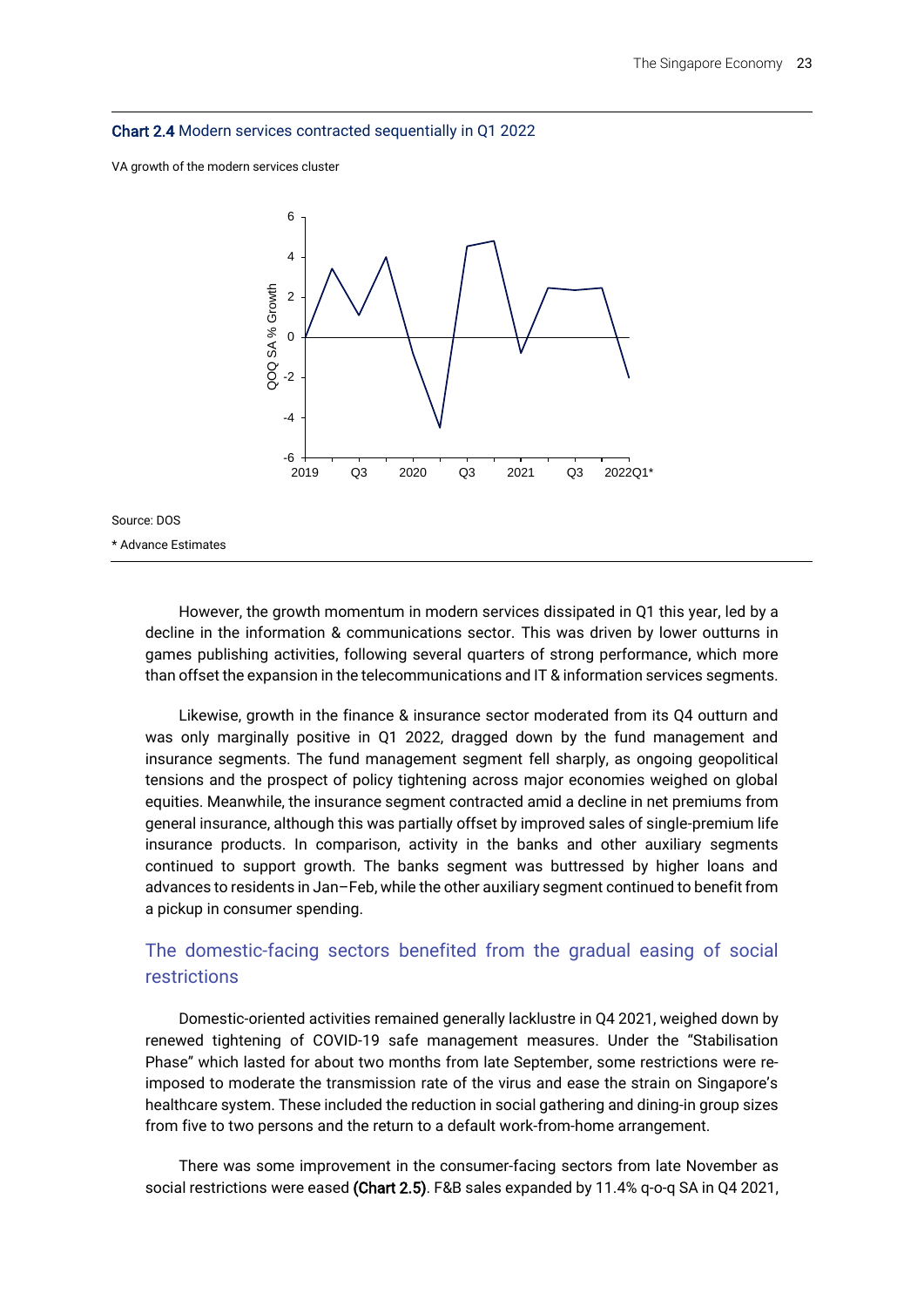and a further 1.7% in Jan–Feb 2022, supported by the measured but progressive relaxation of dining-in and event restrictions. Sales of both restaurants and food catering services rose strongly by 24.0% q-o-q SA and 13.1% respectively in Q4, and by a further 5.9% and 3.4% in Jan–Feb. The land transport sector also expanded in Q1 following the contraction in the previous quarter. Public transport ridership picked up, as up to 50% of employees working from home were allowed to return to office at the beginning of 2022. In contrast, retail sales contracted by 2.4% q-o-q SA in Jan–Feb, following the 4.8% increase in Q4. Weaker sales were recorded at supermarkets as well as provision and sundry shops, with more households dining out at restaurants. Sales of computer & telecommunications equipment also contracted during this period. In general, the retail sector has outperformed the other consumer-facing industries over the last two years, in part reflecting the shift in demand towards essential and durable goods and away from high-touch services during the pandemic.

Chart 2.5 The F&B sector saw improved outturns in Q1 as social distancing measures were gradually relaxed



Retail and F&B sales volumes

Source: DOS

In the construction sector, supply-side disruptions continued to affect activity in Q4 last year. The sector contracted by 2.1% q-o-q SA, as new border-entry restrictions<sup>1</sup> on migrant workers were put in place in early December because of the Omicron variant. As these restrictions were eased from late February, alongside some improvement in the supply of construction materials, the sector returned to growth of 2.8% q-o-q SA in Q1 2022. While public certified progress payments in the construction sector saw broad-based improvements in Jan–Feb, private certified progress payments dipped over the same period, weighed down by the commercial and industrial segments (Chart 2.6).

<sup>1</sup> Employers were not allowed to make new applications for Construction, Marine Shipyard and Process (CMP) S Pass and Work Permit holders, as well as other dormitory-bound work pass holders, to enter Singapore via Vaccinated Travel Lanes (VTLs). Such workers could only enter Singapore via ongoing industry initiatives or the Work Pass Holder General Lane.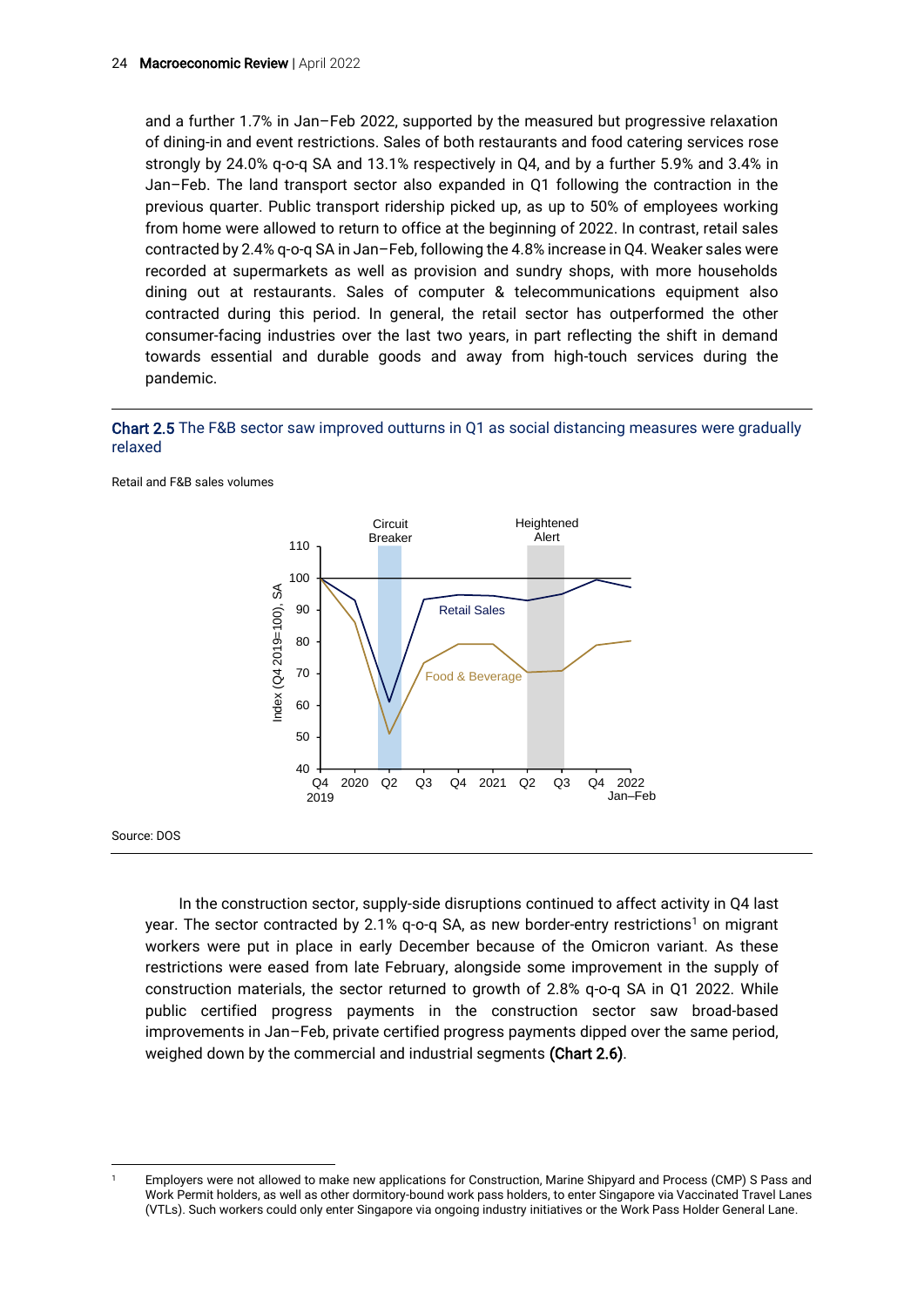#### Chart 2.6 Some recovery was seen in certified progress payments in certain subsegments in Q1, following the easing of border restrictions on construction workers





Source: BCA and Haver Analytics

\* Estimated based on Jan–Feb 2022 data

Note: Certified progress payments refer to the value of all construction works done and certified for progress payments of ongoing projects. Where construction works are carried out by the developer or owner himself and the architect does not certify progress payments, the expenses incurred on the construction work are taken to be the progress payments certified.

### Travel-related activities registered a mixed performance in Q1

In Q4 2021, travel-related activity saw modest support from the reopening of borders to fully vaccinated visitors from selected economies under the Vaccinated Travel Lanes (VTL) scheme. Travel activity picked up further in Q1 with the launch of additional VTLs. MICE events<sup>2</sup> have also resumed on a larger scale since mid-August last year, with up to  $1,000$ vaccinated attendees permitted for each gathering. Average monthly air passengers carried doubled in Q1 2022 compared to Q4 last year, to 774,692 (Chart 2.7). Average monthly visitor arrivals also grew by 55.8% in Q1 this year to 82,040, after having tripled in Q4 from the previous quarter. Nonetheless, visitor arrivals were still only about 5% of their pre-pandemic levels in 2019.

The accommodation sector contracted in Q1 2022, extending the weakness from Q4. The decline was largely due to a sharp fall in government bookings. With the majority of COVID-19 patients being placed on the Home Recovery programme since October last year, there has been a steady decline in demand for hotel quarantines. The hotel occupancy rate fell to 61% in Q1 this year, from the monthly average of 71% in Q4 2021, reflecting an increase in the supply of available rooms as the release of government bookings was not fully absorbed by a rise in demand from visitor arrivals and staycations (Chart 2.8). The support from utilisation of Singapore Rediscover Vouchers has also waned compared to last year.

<sup>&</sup>lt;sup>2</sup> MICE refers to meetings, incentives, conferences and exhibitions.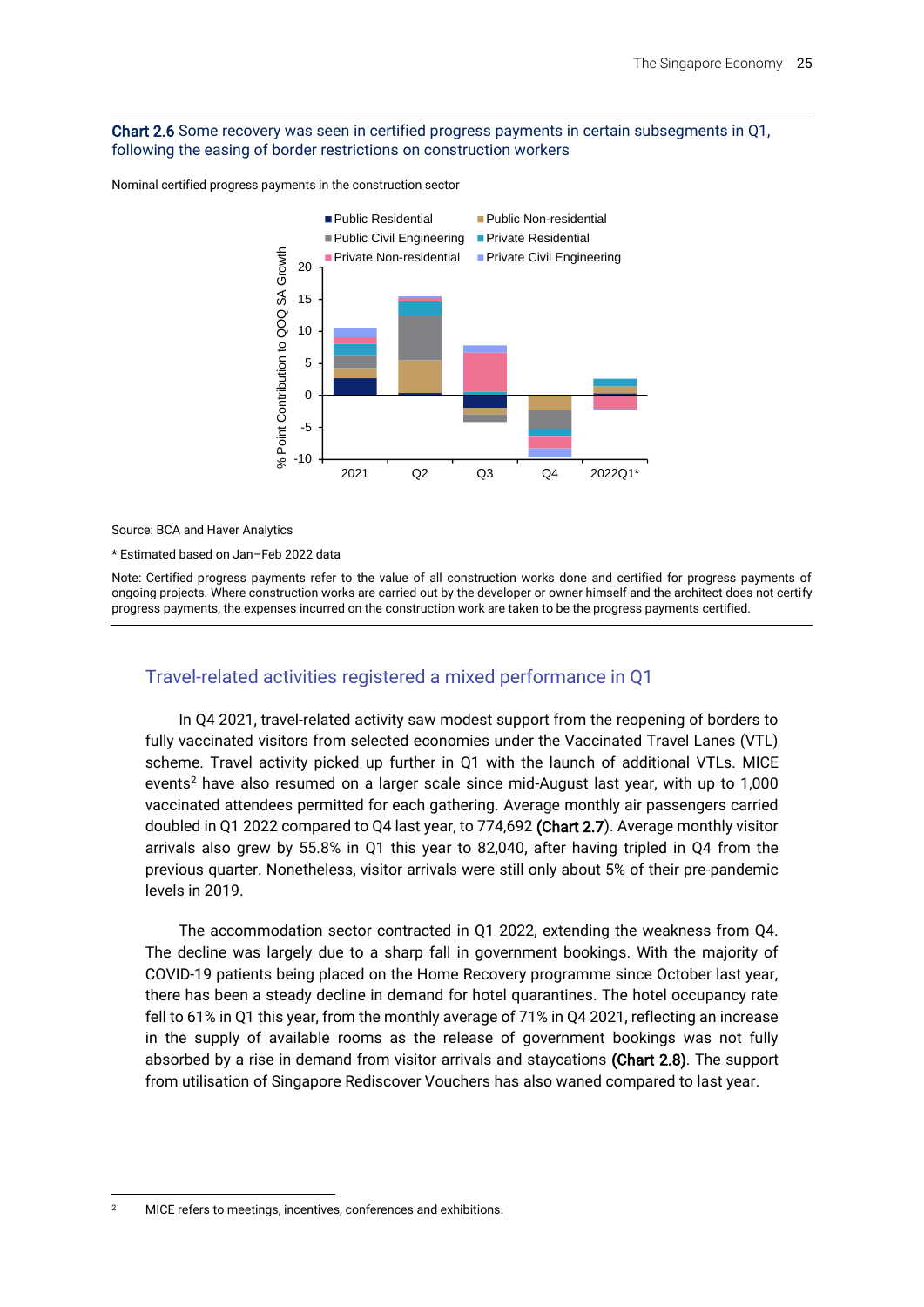#### Chart 2.7 The air transport sector improved amid some pickup in visitor arrivals…

#### Chart 2.8 … but the accommodation sector weakened

Air transport indicators



Hotel Bookings

# 2.2 Economic Outlook

### The Russia-Ukraine conflict has dented Singapore's economic outlook, dampening the recovery momentum expected this year

The invasion of Ukraine and sanctions on Russia since late February have cast a pall over the economic outlook. The shock is, in the first instance, supply-driven, initially manifesting as higher inflation at a time when global supply chain frictions arising from the pandemic have yet to be fully resolved. Supply-driven price shocks will dent real incomes and could lead to a pullback in aggregate demand. These factors will continue to play out in the coming quarters, adding to significant uncertainty surrounding the ripple effects from the Russia-Ukraine conflict on Singapore's economic growth. According to the Singapore Commercial Credit Bureau (SCCB), the Business Optimism Index dipped slightly in Q2 2022 to +5.35% points, from +5.91% points in the previous quarter, primarily due to the geopolitical uncertainty from the war in Ukraine exacerbating risks of global supply chain disruptions in the short to medium term.

An analysis of the income and production channels shows that the spillover effects of the conflict on Singapore's economy appear to be relatively contained, mostly limited to Russia's role as a major global supplier of crude oil and natural gas. However, the impact could be amplified by confidence effects amid heightened volatility in global financial and commodity markets. Moreover, higher input costs could curtail production, while higher inflation and weaker confidence could also restrain domestic consumption and investment. The less optimistic global economic outlook will pose some headwinds to external-oriented sectors such as manufacturing, wholesale trade, water transport and financial services.

The additional drag on growth prospects from the conflict would be partially offset by a boost from the easing of domestic safe management measures and border restrictions from end-March. The loosening of restrictions brings forward the projected recovery in the domestic-oriented and travel-related sectors to Q2, compared to previous expectations of a H2 recovery.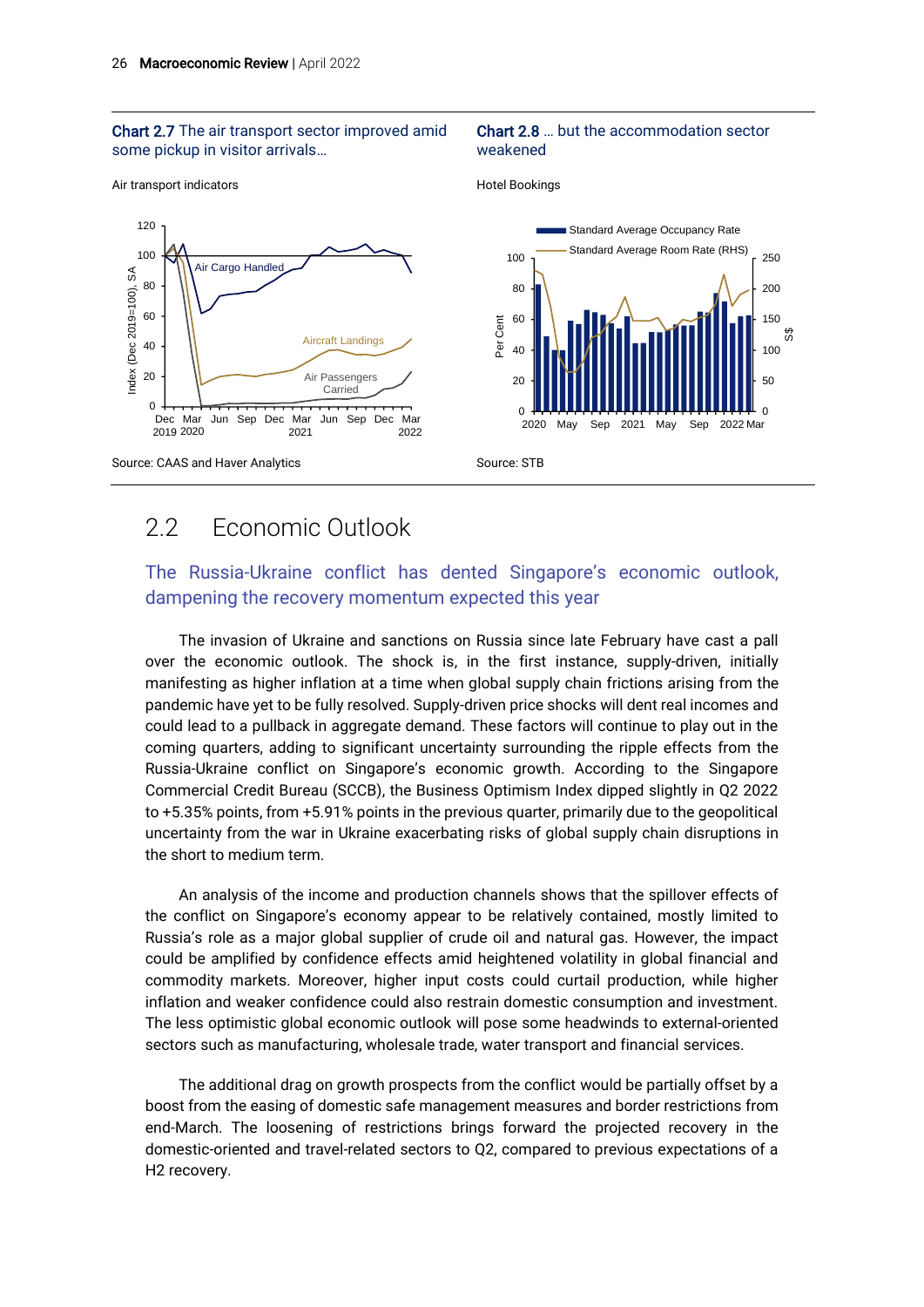### Economic linkages between Russia and Singapore are relatively limited, although downside risks could be amplified via confidence effects

Russia's role in the global economy is more as a major energy supplier, accounting for more than 10% of global crude oil and natural gas production, rather than a source of final demand. Singapore's direct trade exposure to Russia is minimal.<sup>3</sup> In 2021, imports from Russia accounted for just 0.8% of Singapore's total goods imports, while exports to Russia comprised 0.1% of total exports. Even for petroleum and related products, Russia contributed only 2.8% of Singapore's imports, with Malaysia, UAE, China, Qatar and Saudi Arabia being the main sources. Aside from the effect on global commodity prices, there are two main channels of indirect exposures through which disruptions to Russia's exports could have knock-on effects on Singapore: spillovers from external demand (the income channel), as well as supply chain linkages (the production channel). These indirect channels were quantified using the latest available data from the 2018 OECD TiVA database.

Figure 2.1 traces the indirect income channel, where Singapore's key export partners with significant exposures to Russia suffer income losses, in turn reducing demand for our exports. The top five countries and regions with significant final demand VA originating from Russia in US\$ terms were the Eurozone, China, US, Japan and UK (column 1 in Table 2.1). As a share of each of these economies' total final demand, Russia's embodied VA is relatively small at less than 1% (column 2). Singapore is more vulnerable to a fall in final demand in China, followed by the US and Eurozone, based on its VA contribution (in US\$ terms) to the final demand of these economies (column 3). After scaling by these third countries/regions' exposure to Russia, Singapore's VA in the final demand of these markets is just 0.55% of Singapore's nominal GDP in aggregate (column 5). Such static quantification of interlinkages, however, does not account for the confidence effects from a larger pullback in overall final demand, especially if the conflict escalates or becomes prolonged.

Figure 2.1 From the income channel, Singapore's exposure to Russia is small…



Schematic diagram of Singapore's exposure to Russia through final demand in third countries/regions

Source: EPG, MAS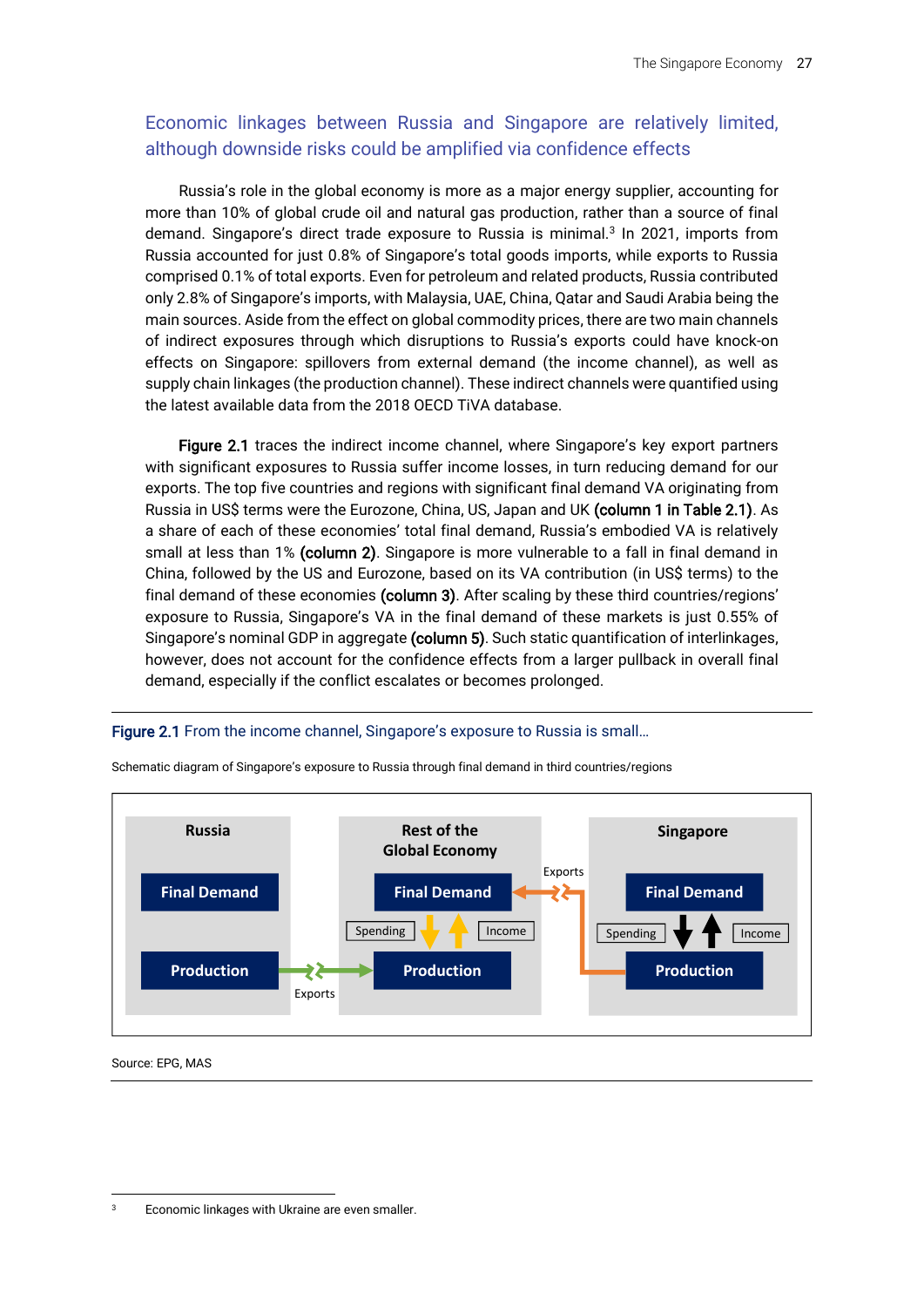#### Table 2.1 … at only 0.55% of Singapore's GDP

|                       | Russia's VA in Final Demand of<br><b>Country/Region</b> |                                                                          | Singapore's VA in Final Demand of<br>Country/Region |                                                                                                                                  |                                           |  |
|-----------------------|---------------------------------------------------------|--------------------------------------------------------------------------|-----------------------------------------------------|----------------------------------------------------------------------------------------------------------------------------------|-------------------------------------------|--|
| <b>Country/Region</b> | (1)<br><b>US\$</b><br><b>Million</b>                    | (2)<br>Share of<br><b>Country/Region's</b><br><b>Final Demand</b><br>(%) | (3)<br><b>USS</b><br><b>Million</b>                 | (4)<br><b>Scaled by</b><br><b>Country/Region's</b><br><b>Exposure to</b><br>Russia, US\$<br><b>Million</b><br>$[(2) \times (3)]$ | (5)<br>Share of<br>Singapore's<br>GDP (%) |  |
| Eurozone              | 113.477                                                 | 0.9                                                                      | 25,241                                              | 229                                                                                                                              | 0.06                                      |  |
| China                 | 67.459                                                  | 0.5                                                                      | 35,713                                              | 180                                                                                                                              | 0.05                                      |  |
| US                    | 38.359                                                  | 0.2                                                                      | 30.641                                              | 56                                                                                                                               | 0.02                                      |  |
| Japan                 | 17.628                                                  | 0.4                                                                      | 14.439                                              | 53                                                                                                                               | 0.01                                      |  |
| UK                    | 15.500                                                  | 0.6                                                                      | 6.451                                               | 36                                                                                                                               | 0.01                                      |  |
| Total                 | 464.094                                                 | 0.6                                                                      | 365.726                                             | 2,082                                                                                                                            | 0.55                                      |  |

Impact on Singapore's VA through final demand in third countries/regions

Source: 2018 OECD TiVA

### The oil-dependent industries are more affected by the production channel given Russia's role as a major oil and natural gas producer

From the production perspective, Singapore is indirectly impacted through supply chain linkages when imported goods and services from its trading partners contain Russian components or inputs. Part of these imports are intermediate inputs used in the production of exports (Figure 2.2). The size of Russia's VA embedded in Singapore's total imports (i.e., the dollar value of components of Russia origin in imports) is around US\$5.5 billion, accounting for 1.5% of Singapore's total imports and for 1.5% of Singapore's GDP (Table 2.2).

Figure 2.2 From the production channel, Singapore is linked to Russia via its imports of intermediate inputs containing Russian components



Schematic diagram of supply chain linkages between Singapore and Russia

Source: EPG, MAS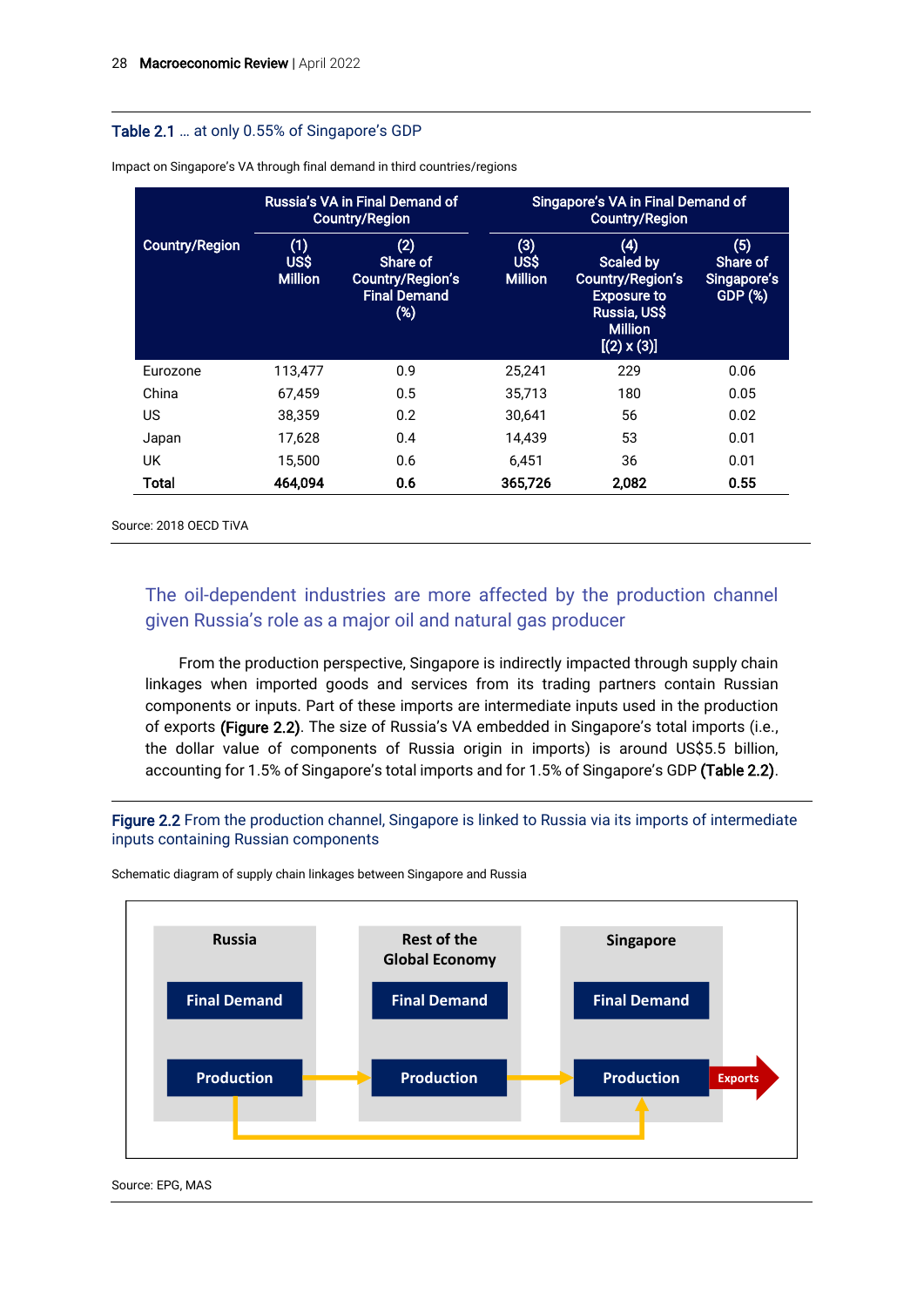#### Table 2.2 Russia's VA embedded in Singapore's imports is around 1.5% of Singapore's GDP…

| <b>Import Partners</b> | Value<br>(US\$ Million) | Share of Singapore's<br>Total Imports (%) | <b>Share of Singapore's</b><br>GDP (%) |
|------------------------|-------------------------|-------------------------------------------|----------------------------------------|
| Eurozone               | 602                     | 0.17                                      | 0.16                                   |
| China                  | 421                     | 0.12                                      | 0.11                                   |
| Denmark                | 148                     | 0.04                                      | 0.04                                   |
| Korea                  | 129                     | 0.04                                      | 0.03                                   |
| Japan                  | 111                     | 0.03                                      | 0.03                                   |
| Rest of the world      | 4.099                   | 1.13                                      | 1.09                                   |
| Total                  | 5.510                   | 1.52                                      | 1.47                                   |

Russia's VA embedded in Singapore's imports

Source: 2018 OECD TiVA

Note: The components may not sum up exactly to the total due to rounding.

The share of Russia's embedded VA in Singapore's exports is slightly smaller than that of imports, accounting for just 0.8% of total export value (or 0.9% of GDP). This share is significantly smaller than the VA of other economies embedded in Singapore's exports, such as the US, Eurozone, China, Japan and the UK (Table 2.3). From an industry perspective, the bulk of Russia's VA embedded in Singapore's exports is in refined petroleum products and water transport services, which are heavily dependent on oil (Table 2.4). This is not unexpected given Russia's role as a major oil and natural gas producer.

#### Table 2.3 … while its VA embedded in Singapore's exports is slightly smaller

| Origin   | Value<br>(US\$ Million) | <b>Share of Singapore's</b><br>Gross Exports (%) | <b>Share of Singapore's</b><br><b>GDP (%)</b> |
|----------|-------------------------|--------------------------------------------------|-----------------------------------------------|
| US       | 27,378                  | 6.2                                              | 7.3                                           |
| Eurozone | 24.426                  | 5.6                                              | 6.5                                           |
| China    | 23.006                  | 5.2                                              | 6.1                                           |
| Japan    | 20.710                  | 4.7                                              | 5.5                                           |
| UK       | 6.479                   | 1.5                                              | 1.7                                           |
| Russia   | 3.497                   | 0.8                                              | 0.9                                           |

Origin of value added embedded in Singapore's gross exports

Source: 2018 OECD TiVA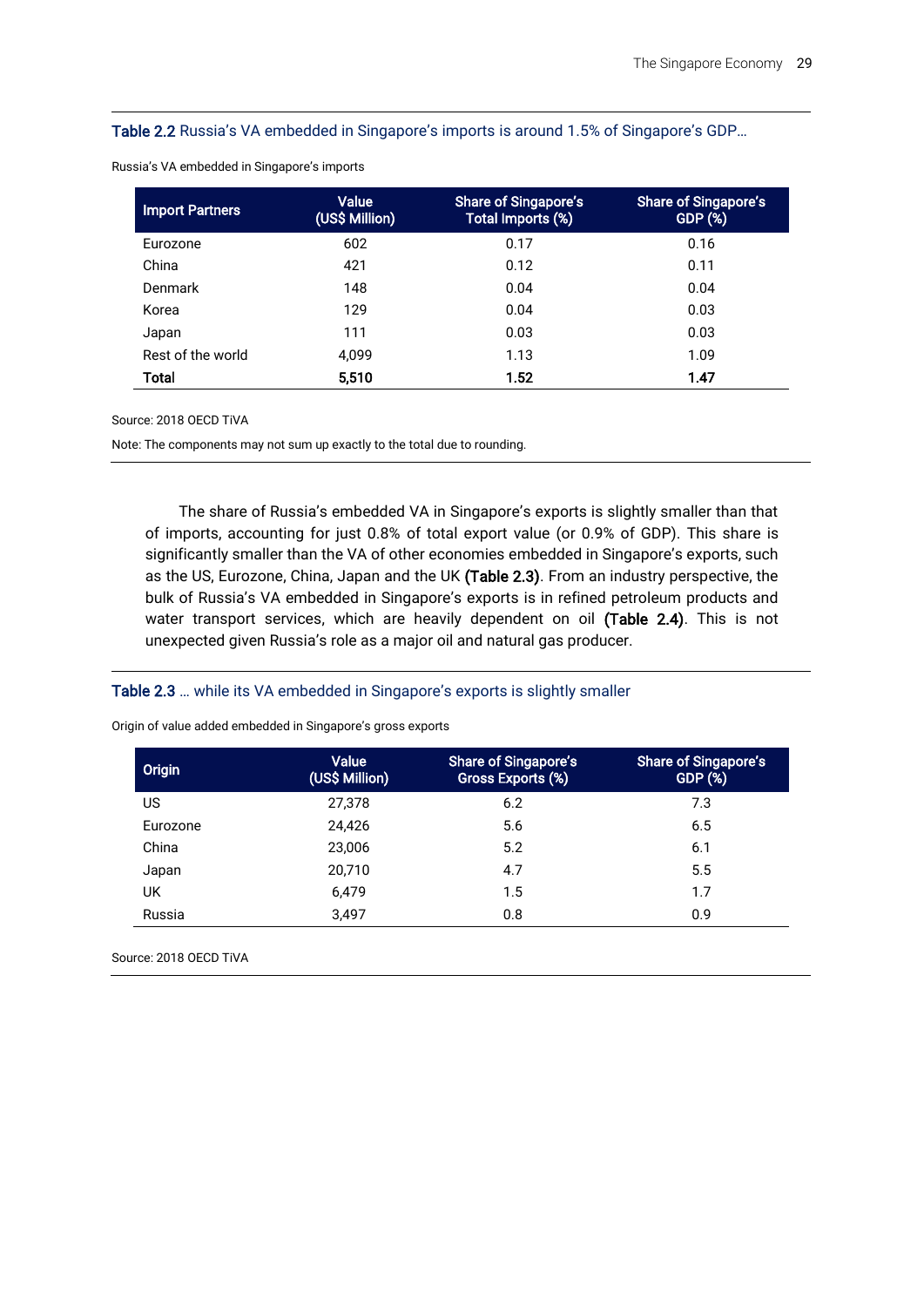#### Table 2.4 Russia's VA embedded in Singapore's exports is concentrated in refined petroleum products and water transport services

| <b>Exporting Industry</b>         | <b>Value</b><br>(US\$ Million) | <b>Share of Singapore's</b><br>Gross Exports (%) | <b>Share of Singapore's</b><br><b>GDP (%)</b> |
|-----------------------------------|--------------------------------|--------------------------------------------------|-----------------------------------------------|
| Water transport                   | 925                            | 0.2                                              | 0.2                                           |
| Coke & refined petroleum products | 916                            | 0.2                                              | 0.2                                           |
| Air transport                     | 278                            | 0.1                                              | 0.1                                           |
| Chemical products                 | 254                            | 0.1                                              | 0.1                                           |
| Electronics                       | 236                            | 0.1                                              | 0.1                                           |
| All other sectors                 | 888                            | 0.2                                              | 0.2                                           |
| <b>Total (Russia Origin)</b>      | 3.497                          | 0.8                                              | 0.9                                           |

Value added from Russia embedded in Singapore's gross exports by exporting industry

#### Source: 2018 OECD TiVA

Note: The components may not sum up exactly to the total due to rounding.

Even if the foreign VA embedded in Singapore's exports does not originate from Russia, production in the energy-dependent industries will be affected by recent sharp increases in global oil prices. Table 2.5 lists the industries that require the largest amounts of energyrelated inputs (in S\$ terms) based on Singapore's 2019 input-output tables. Energy-related inputs account for a particularly high share of total input requirements in the petrochemical (40.3%), air transport (31.5%) and water transport (14.4%) industries. Compared to the major global energy crisis in 1973, Singapore's dependence on energy has risen from 1.3% of overall inputs to 3.8% in 2019. The increase is due, in part, to greater downstream demand for refined petroleum products used as feedstock in the domestic petrochemical industry, which has expanded with the development of petrochemical complexes on Jurong Island over the decades. Meanwhile, oil dependence in the transport industries has also increased substantially. Higher energy prices will raise production costs in these industries significantly, with firms potentially cutting supply and passing on the cost increases to other intermediate stages of production.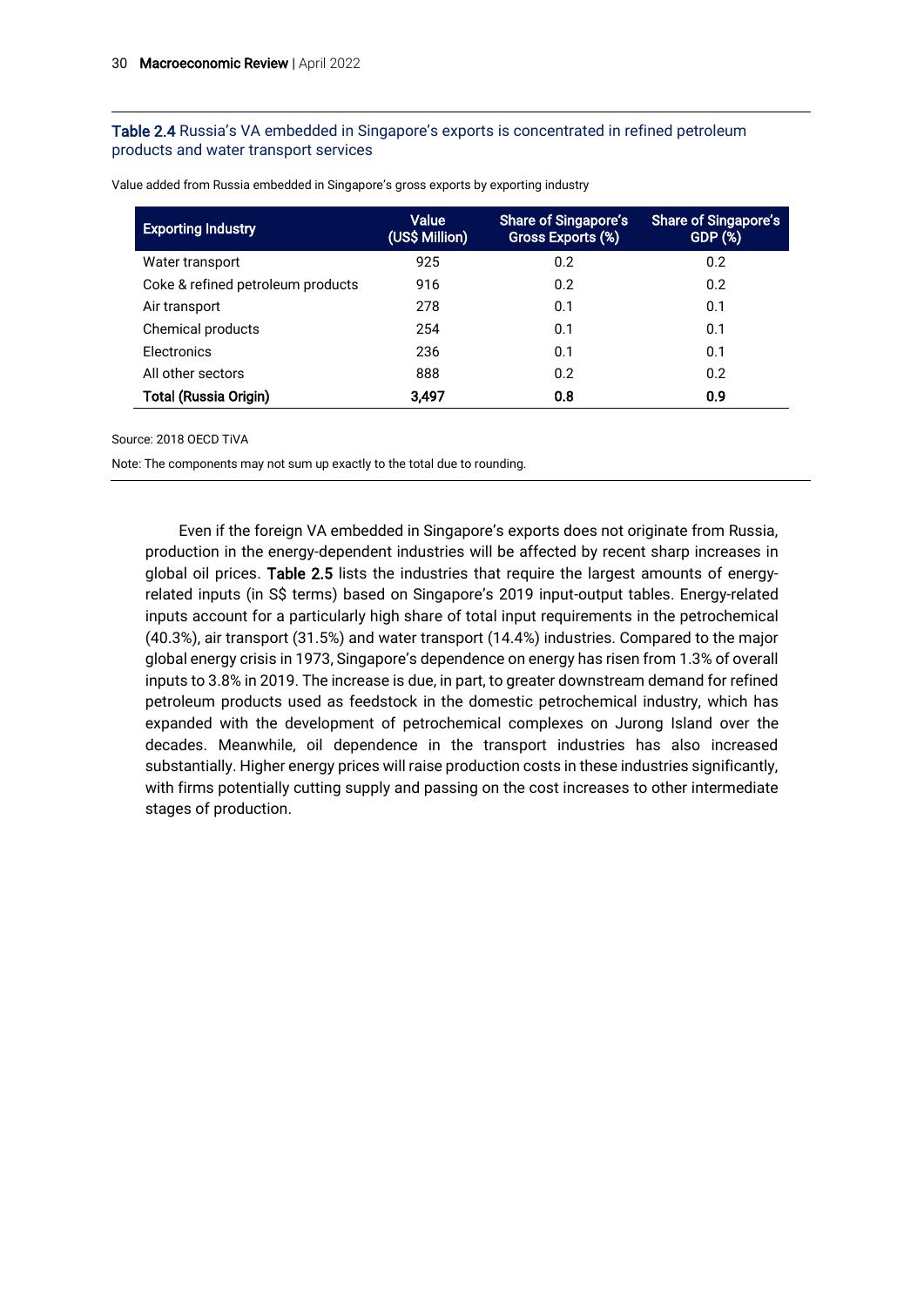#### Table 2.5 Energy-related inputs account for a larger share of total inputs in the petrochemical, air transport and water transport industries

Top energy-dependent industries

| <b>Industry</b>                           | Petroleum, Electricity & Gas Inputs<br>(S\$ Million) | Share of<br>Total Inputs (%) |
|-------------------------------------------|------------------------------------------------------|------------------------------|
| Water transport                           | 15.680                                               | 14.4                         |
| Petrochemicals                            | 12.942                                               | 40.3                         |
| Air transport                             | 5,665                                                | 31.5                         |
| Wholesale trade                           | 2.771                                                | 1.4                          |
| Semiconductor                             | 1.318                                                | 1.3                          |
| Land transport                            | 1.312                                                | 12.9                         |
| Real estate                               | 741                                                  | 2.3                          |
| <b>F&amp;B</b> services                   | 722                                                  | 4.7                          |
| All industries (excluding energy sectors) | 48,788                                               | 3.8                          |

Source: DOS 2019 Singapore Input-Output Tables

### Semiconductor companies should see limited near-term disruptions from the conflict as they have diversified their sourcing of raw materials

Compared to the petrochemical and transport industries, the semiconductor industry's reliance on oil or energy is smaller (Table 2.5). Instead, the exposure of the industry to Russia and Ukraine comes from their role as major suppliers of two crucial inputs: Russia produces 37% of the global supply of palladium<sup>4</sup> and Ukraine supplies 70% of neon.<sup>5</sup> Major global chip companies such as Micron, UMC and GlobalFoundries, which have production presences in Singapore, have thus far indicated limited disruptions as they have stockpiled raw materials and diversified sourcing since Russia's annexation of Crimea in 2014. Singapore imports palladium mainly from the UK and the US, rather than Russia, although some of Singapore's palladium suppliers may themselves be importing from Russia. In general, the constricted global supply of resources implies that future purchases would possibly need to be secured at higher unit prices.

### The global semiconductor industry upturn could last longer than past cycles, but a normalisation of demand amid capacity expansion could presage an eventual consolidation

The domestic semiconductor industry has been riding the upturn in the global IT sector since 2019. Looking at past tech cycles, four phases can be identified from the interplay between global chip sales and inventory. The phases can be characterised as shown in Table 2.6.

U.S. Geological Survey (2022), "Mineral Commodity Summaries: 2022", January 31.

<sup>5</sup> Chiao, J (2022), "Ukranian-Russian conflict affects semiconductor gas supply and may cause rise in chip production costs, says TrendForce", TrendForce, February 15.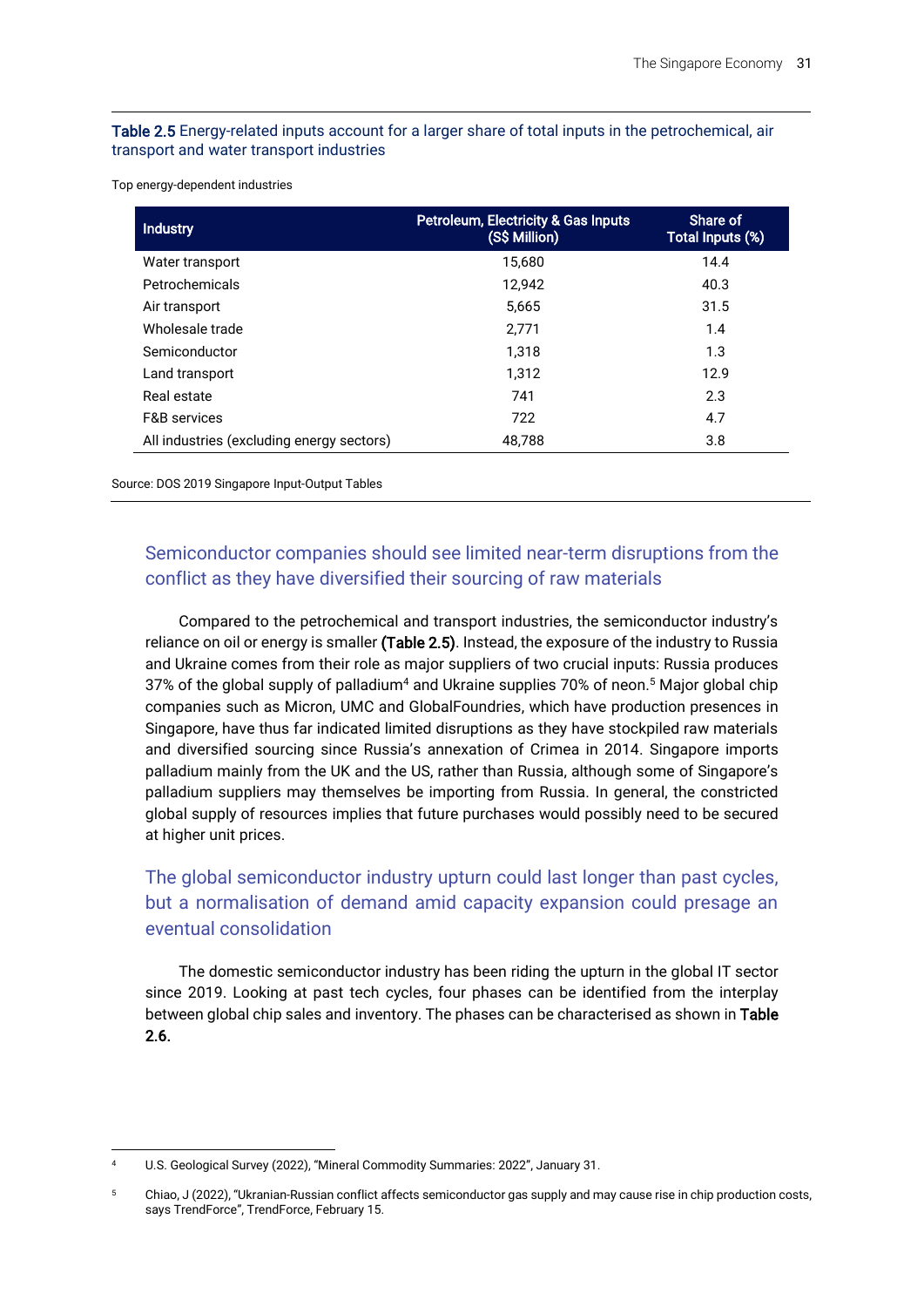Table 2.6 The upturn of the tech cycle comprises the expansion and inventory accumulation phases, while the consolidation and adjustment phases tend to occur during a downturn

Phases in the global semiconductor industry

| <b>Phase</b>                  | <b>Global Chip Sales</b><br>(% YOY) | Chip Inventory<br>(% YOY) |
|-------------------------------|-------------------------------------|---------------------------|
| Expansion                     | Positive                            | <b>Negative</b>           |
| <b>Inventory Accumulation</b> | Positive                            | Positive                  |
| Consolidation                 | <b>Negative</b>                     | Positive                  |
| Adjustment                    | <b>Negative</b>                     | <b>Negative</b>           |

Source: EPG, MAS

Note: Chip inventory is weighted by the semiconductor export shares of South Korea, Taiwan, and the US.

In the current cycle, inventory dynamics in the wider electronics industry have been driven by the pandemic, followed by the outbreak of the war in Ukraine. At around the beginning of 2020, the industry entered the inventory accumulation phase (Chart 2.9). There was a surge in final demand for electronics amid global lockdowns and the attendant switch to working from home and domestic leisure activities, which accelerated the structural trend of digitalisation. The onset of the pandemic might also have induced panic buying and precautionary hoarding of chips by electronics manufacturers. The industry subsequently entered the expansion phase in late 2020, with robust growth in chip sales leading to a drawdown on chip inventory. The tight supply situation persisted throughout 2021, as indicated by global electronics PMI sub-indices on input prices, suppliers' delivery times and backlog of work (Chart 2.10). Towards the end of last year, the escalation in geopolitical tensions and persistent supply chain challenges triggered another round of hoarding. With the outbreak of the Russia-Ukraine conflict, the industry is expected to maintain inventory at a higher level for longer in the face of supply chain uncertainties. Together with still-firm global chips sales, the inventory accumulation phase of the cycle is expected to extend well into 2022.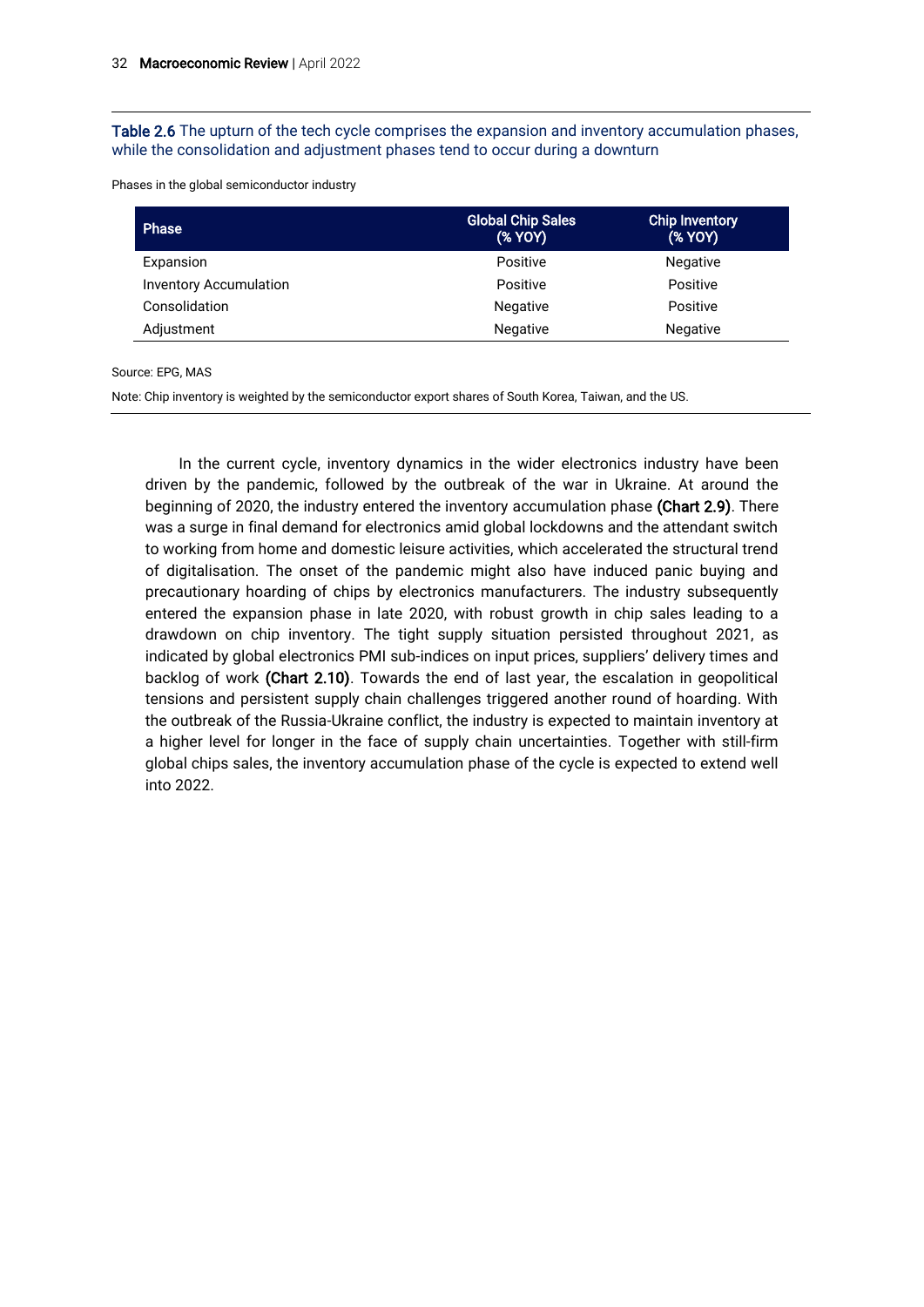#### Chart 2.9 The inventory accumulation phase of the IT cycle will likely extend into 2022



Global chip sales and inventory growth

Source: WSTS and Haver Analytics

Note: Chip inventory is weighted by the semiconductor export shares of South Korea, Taiwan, and the US.

#### Chart 2.10 PMI sub-indices for global electronics indicate that supply remains tight

PMI sub-indices for the global electronics industry



Source: IHS Markit

The global IT industry is in its third year of expansion, a longer upturn than previous cycles. Demand—particularly for advanced, higher-end chips—continues to be underpinned by structural support from the 5G market, cloud services and data centres, as well as from automotive and industrial applications. Nonetheless, in the coming quarters, global chip sales growth is expected to moderate from the rapid pace in 2021. Market research firm Gartner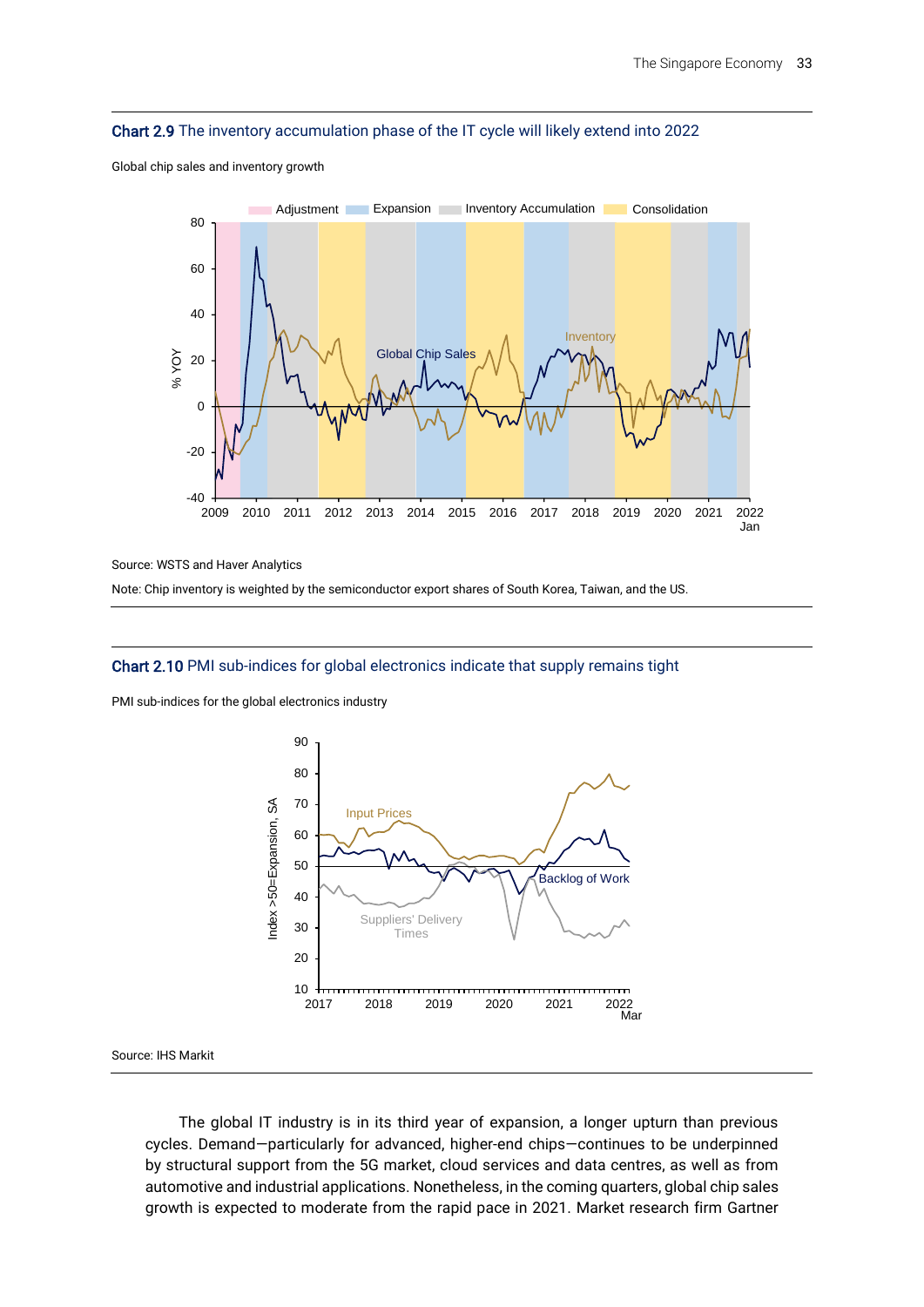has projected global semiconductor revenue to increase by 13.6% in 2022, compared to 26.3% in 2021. Investment and consumption demand for electronics, which was robust during the height of the pandemic, has shown signs of normalisation in recent quarters. Notably, after rapid growth in H1 2021, growth in consumption of IT products in the US and China decelerated in H2 (Chart 2.11). More recently, Apple has reportedly cut its planned output of iPhone and AirPods devices, citing the Russia-Ukraine conflict and high inflation as factors weighing on demand for consumer electronics. Similarly, growth in investment demand for technology equipment in the US has eased since the latter half of 2021 (Chart 2.12).

#### Chart 2.11 Growth in consumption of IT products has moderated since H2 last year…





#### Chart 2.12 … alongside slower growth in investment demand for technology equipment

US investment in technology equipment





Note: The US fixed investment for information processing equipment is used as a proxy for investment in technology equipment.

Meanwhile, supply expansion has continued apace, with global semiconductor capital spending increasing strongly by 34% to US\$152 billion in 2021 (Chart 2.13). Chip shortages and heightened geopolitical tensions have prompted governments to reassess their countries' positions across the semiconductor value chain, roll out new industrial policies, and undertake significant investments in semiconductor manufacturing and R&D. In the US, the CHIPS for America Act will boost chip manufacturing capacity by establishing a US\$52 billion fund to subsidise domestic manufacturing and research. Meanwhile, China's 14<sup>th</sup> Five Year Plan (2021–2025) aims to step up support for semiconductor production, including by reducing or exempting the industry from taxation, and by helping to build supply chains and to cultivate talent.

The global semiconductor value chain is mainly located in advanced economies such as the US, South Korea, Japan and Europe. However, a few economies hold significant market share in specific segments. For example, South Korea accounted for the principal share of global value added for memory chips at 59% in 2019, while China and Taiwan comprised 38% and 27%, respectively, of the value added for assembly, packaging, and testing (Chart 2.14). Going forward, there is a risk of further concentration in the semiconductor value chains within a handful of leading economies undertaking significant investment projects. Minor disruptions in the supply of chips from these locations could be amplified into significant supply bottlenecks and shortages globally.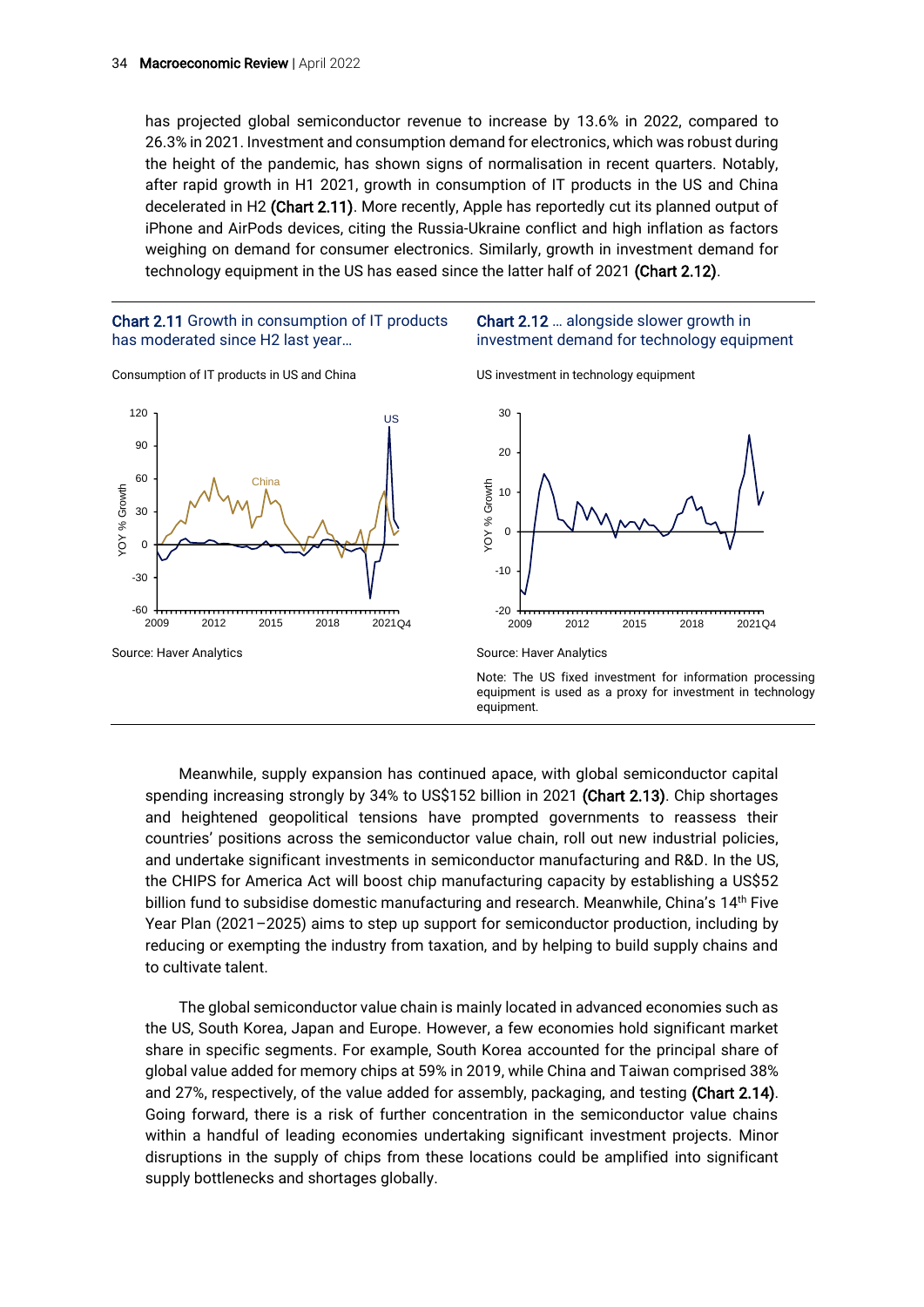In addition, there is potential for some overcapacity in 2023 as large-scale expansions begin to come onstream towards the end of this year. This is particularly the case for semiconductors in the relatively mature technology space, including certain dynamic random access memory (DRAM) chips that are used in personal computers and servers where the bulk of the capacity increase is occurring, rather than cutting-edge chips suitable for building central processing units (CPUs), graphics processing units (GPUs), artificial intelligence (AI) accelerators and networking processors, which are currently only produced by leading firms such as Samsung, TSMC and Intel.<sup>6</sup> The risk of oversupply (especially in the memory segment) could weigh on chip prices, and thus nominal global chip sales. With the projected moderation in demand amid strong capacity expansions, the industry will likely enter a consolidation phase in 2023.

Chart 2.13 With slowing final demand but strong capex, the semiconductor industry could face some oversupply in 2023





Source: Statista

<sup>6</sup> Chips in the in the relatively mature technology space are in the 22 to 90 nanometer range, while cutting-edge chips require 10-nanometer or finer nodes.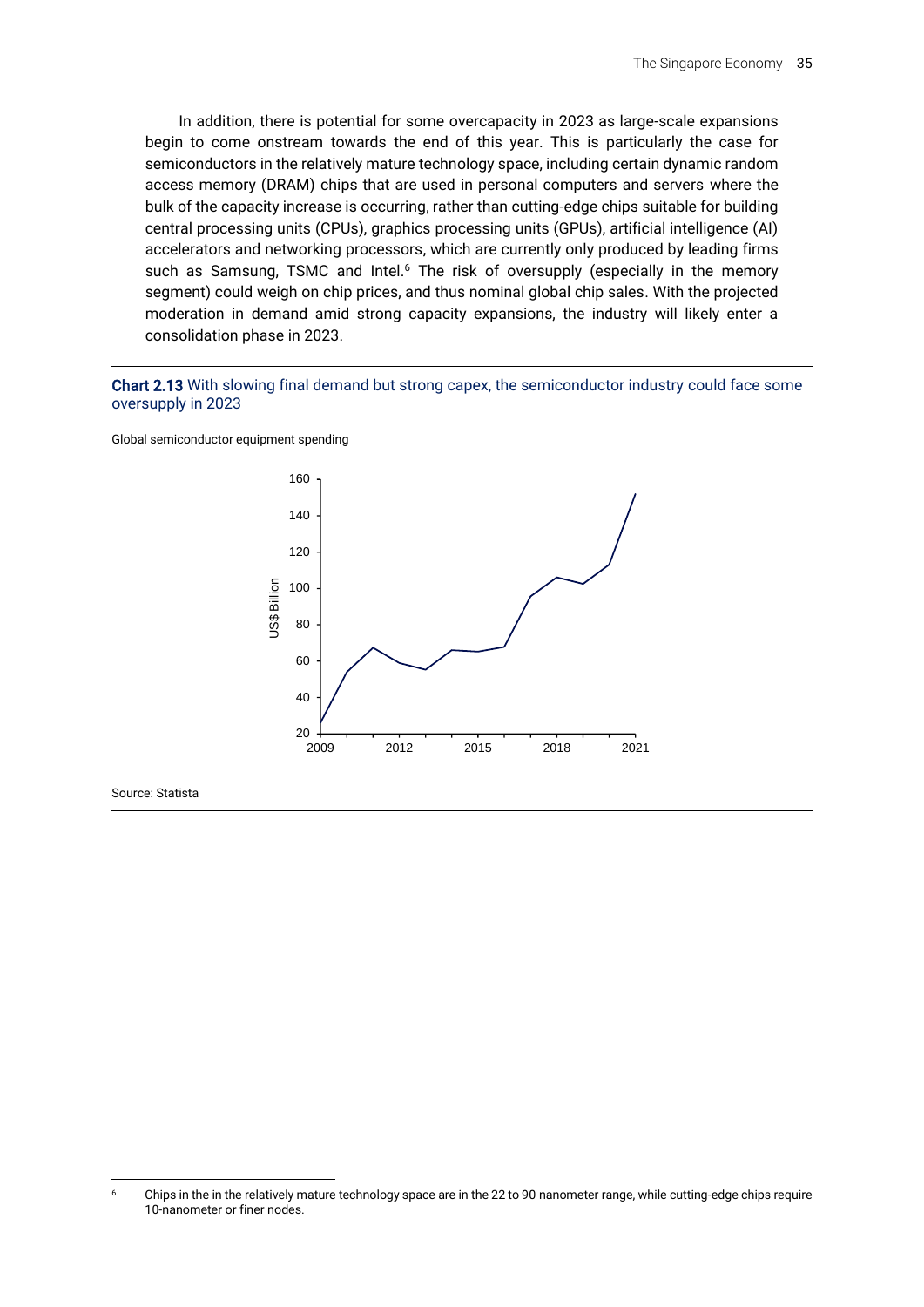Chart 2.14 Some segments of the global semiconductor value chain are highly concentrated in a few economies



Global semiconductor value added by activity and geography, 2019

Source: Semiconductor Industry Association, "2021 State of the US Semiconductor Industry"

### Singapore's trade-related sectors are likely to grow at a more moderate pace this year

Against this backdrop, the domestic electronics industry could see slower growth in 2022. Nonetheless, medium-term prospects for the industry remain bright. Singapore continues to attract investments by leading semiconductor firms. For instance, GlobalFoundries and UMC are building new wafer fabs for specialty integrated circuits used in growth areas such as internet of things (IoT), communication and automotive applications, with production expected to commence in  $2023 - 24^{7.8}$  At the same time, companies are pushing innovation boundaries, with the world's first "Lab-in-Fab" (an R&D line within a manufacturing facility) by STMicroelectronics in partnership with A\*STAR and ULVAC expected to start volume production in Singapore by end-2022. 9

While overall growth in the precision engineering cluster is projected to moderate this year from the double-digit expansion in 2021, the machinery & systems industry will remain supported by resilient demand for semiconductor equipment amid sustained capital investments by global semiconductor companies. Meanwhile, growth in the chemicals

<sup>7</sup> Wu, D (2021), "U.S. Firm GlobalFoundries Invests \$4 billion in Singapore Chip Plant", Bloomberg, June 22.

<sup>8</sup> Jennings, R (2022), "Why Taiwan's UMC is building a \$5 billion chip-making factory in Singapore", Forbes, February 28.

<sup>9</sup> Leow, A (2020), "Chipmaker STMicroelectronics, A\*STAR unit and Japan's ULVAC in Singapore R&D tie up", The Business Times, October 28.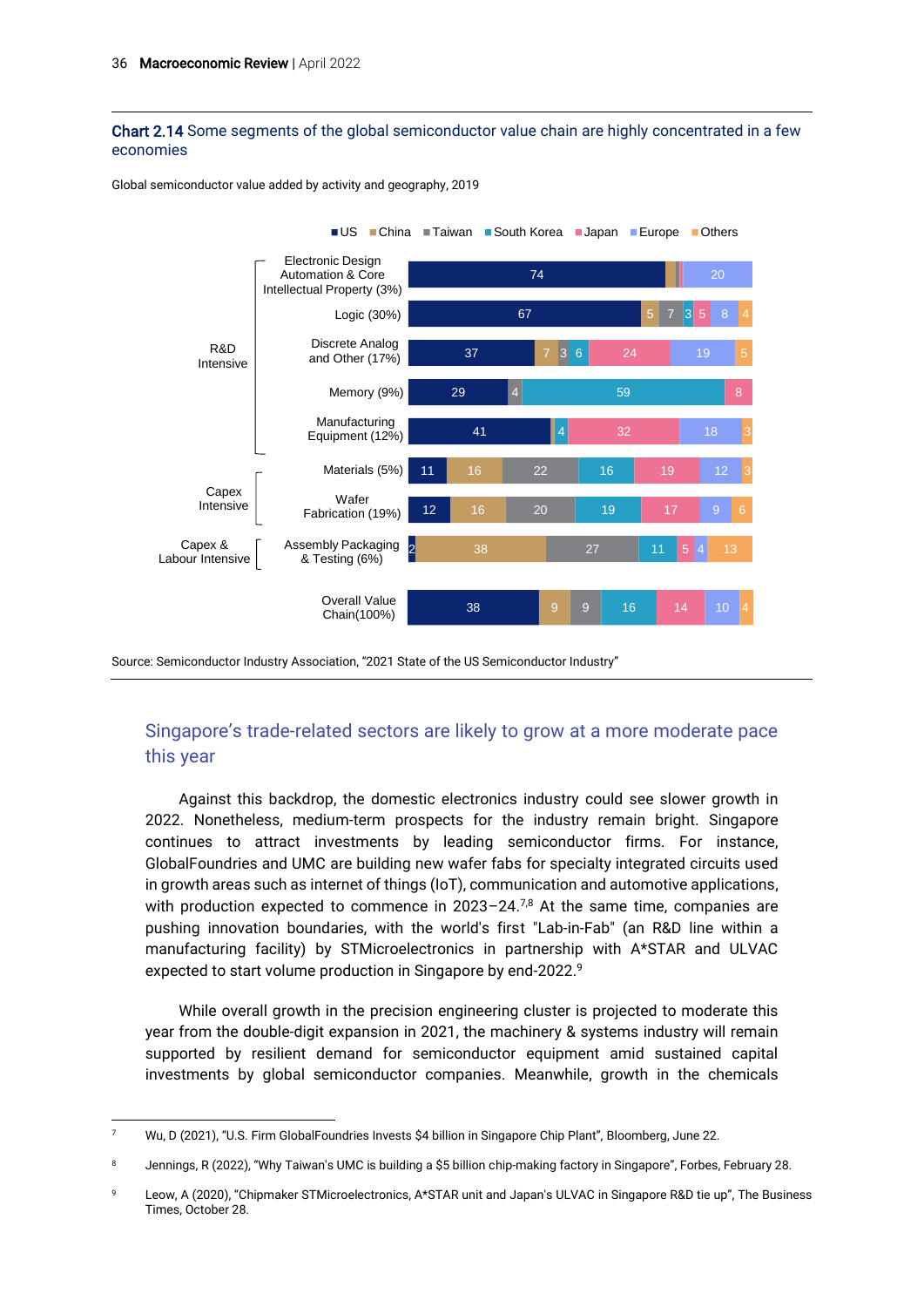cluster could be weighed down by the weaker outlook for the petrochemical industry, where elevated feedstock costs, together with a slowdown in demand from key export markets such as China, could compress margins and output. Slower growth could be offset in part by the petroleum refining industry, where prices of refined petroleum products such as gasoline and jet fuel might be supported by the continued recovery in fuel demand as more countries relax COVID-19 restrictions. Refining margins would be boosted if the rise in product prices outstrips crude feedstock costs.

As for the other trade-related sectors, wholesale trade and water transport are also expected to see slower growth in 2022, on account of lower global trade growth and ongoing supply disruptions arising from the Russia-Ukraine conflict. Europe's ports are suffering from congestion caused by customs checks to comply with sanctions. Analysts also warn of a labour squeeze in the global shipping industry where Ukraine and Russia account for 14% of commercial seafarers. Renewed COVID-19 lockdowns in major port cities in China such as Shanghai and Shenzhen have hampered logistics. Modern supply chains are complex and difficult to disentangle, and the war in Ukraine, with its associated sanctions, and ongoing COVID-19 restrictions are likely to continue hindering trade flows. These disruptions could contribute to shortages of key inputs and introduce frictions that would slow the delivery of goods to final consumers.

### Growth in the financial sector could soften amid market uncertainties

The prognosis for the financial sector has weakened alongside the softer outlook for the global economy and a fall in business and financial market sentiment. The most significant negative impact is likely to be felt in the fund management segment, which could experience a material slowdown in growth compared to previous years' strong expansions. Global equities could underperform in the months ahead, reflecting the prospect of tighter-thanexpected monetary policy settings in advanced economies. While the segment's longer-term structural trend of rising wealth inflows from the region remains intact, the short-term outlook could weaken amid the slowdown in regional economies, such as China.

In addition, the cyclical moderation in growth of the domestic and regional economies is likely to curb demand for credit and insurance. Accordingly, both the banks and general insurance segments are likely to expand at a more modest pace than predicted earlier. Similarly, growth in the payments processing industry could soften on the back of weaker consumer sentiment, even if it remains supported by the structural shift to e-payments.

In the quarters ahead, the downside risks to the financial sector remain elevated. First, slower growth and heightened inflation in the global economy owing to a prolonged Russia-Ukraine conflict or a resurgence in COVID-19 could inhibit demand for credit and insurance. Second, a faster-than-expected pace of policy tightening in advanced economies could dent market sentiment and lead to a repricing of financial assets. Finally, a more significant slowdown in the Chinese economy could have a broad-based impact on the financial sector, including through lower trade credit demand.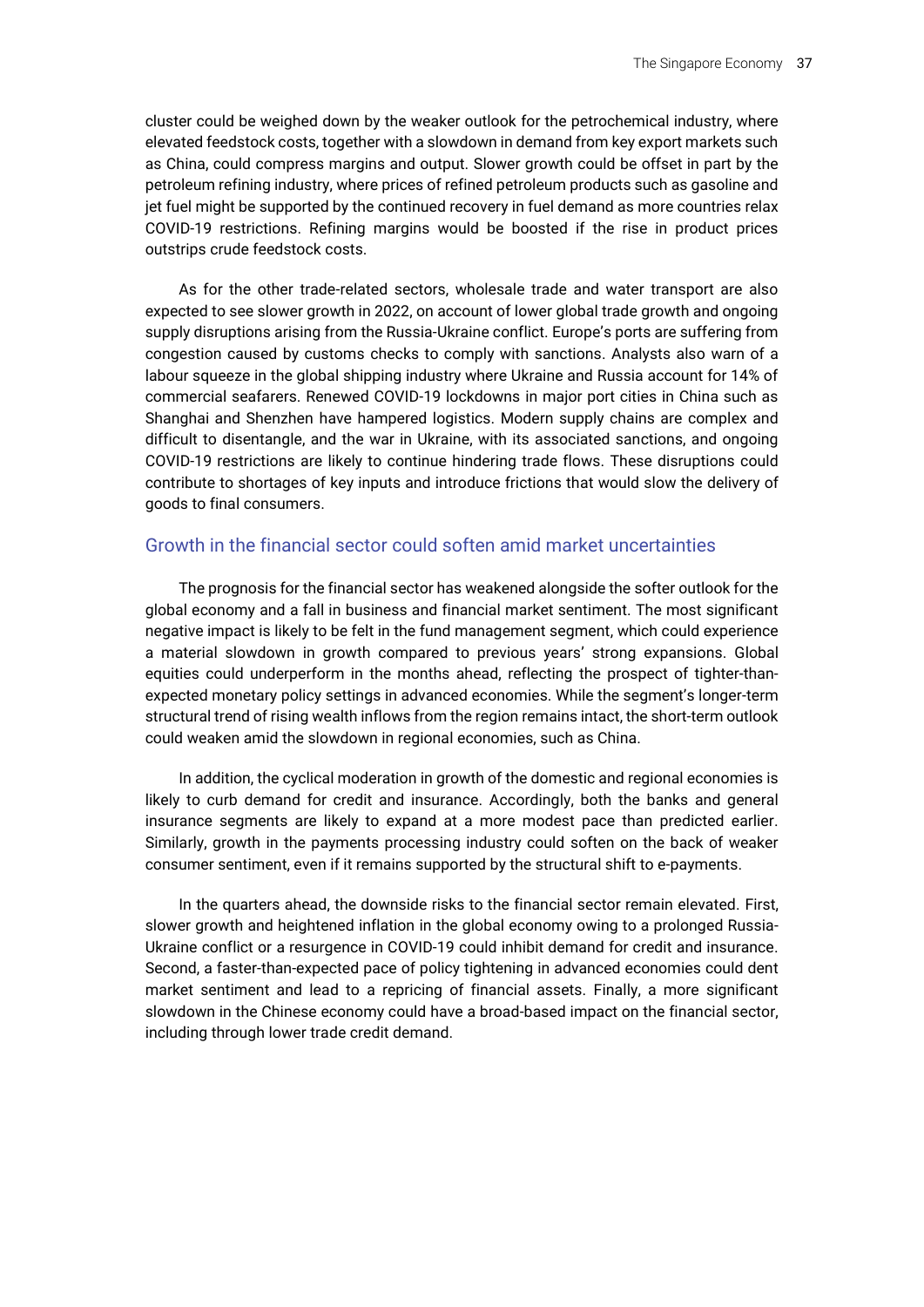### The substantial easing of mobility restrictions from Q2 will hasten recovery in the consumer-facing and travel-related clusters

With the cresting of the Omicron wave, mobility restrictions were eased significantly from end-March. Social gathering group sizes were doubled to 10 people, while the share of employees working onsite and the capacity limit for larger events was increased to 75%, from the earlier 50%. These restrictions were fully lifted from end-April. Nightlife businesses were also allowed to reopen from mid-April, after more than two years of closure. In addition, a new and simplified travel scheme, the Vaccinated Travel Framework, replaced the Vaccinated Travel Lanes scheme, with most restrictions lifted for fully vaccinated travellers to Singapore. These measures should bring forward the projected recovery in the domestic-oriented and travel-related sectors to Q2, instead of the latter part of 2022, as projected previously.

Nevertheless, the travel-related clusters are not expected to fully recoup their pandemic losses in the near term, as the uncertainty from the Russia-Ukraine conflict and spikes in prices could weigh on consumer sentiment. Further, there is a risk of a structural decline in business travel. The accommodation sector could take time to recover fully as tourists, particularly from countries in the region whose vaccination rates are lower, return only gradually, even as domestic demand for staycations wanes. To speed up the recovery in the tourism sector and capture pent-up travel demand, the government has earmarked nearly \$500 million in various initiatives to attract visitors to Singapore. These include curating and creating attractions and events with a sustainability and wellness focus, as well as defending Singapore's position as a "Global-Asia" node for business tourism. For example, Singapore recently hosted the Singapore International Water Week and CleanEnviro Summit Singapore and, in the coming months, will host other large-scale MICE events, such as Asia Tech x Singapore, Food&HotelAsia and Design Fair Asia.

### Sectoral growth drivers will broaden in 2022, with overall GDP growth expected to come in at 3–5%

All in, GDP growth is projected at 3–5% in 2022, in the absence of further disruptions caused by the war in Ukraine or a severe worsening of the pandemic. The projected growth outcome represents a moderation from the 7.6% expansion in 2021, but would still be above trend for the second consecutive year. The drivers of growth should broaden to the domesticoriented and travel-related clusters over the course of this year, with the substantial easing of domestic safe management measures and border restrictions. Accordingly, sectors which bore the brunt of the pandemic are projected to stage a more decisive recovery and contribute more significantly to GDP growth in 2022 compared to last year. The trade-related cluster, which led the recovery in 2021, could see its contribution shrink this year, while the contribution of modern services is expected to be stable. By the end of 2022, output levels in some segments of the economy are still expected to remain below pre-pandemic levels, although they would be significantly above their respective troughs. These include the travelrelated industries of air transport, accommodation and AER, as well as the domestic-oriented industries such as land transport, construction and administrative & support services.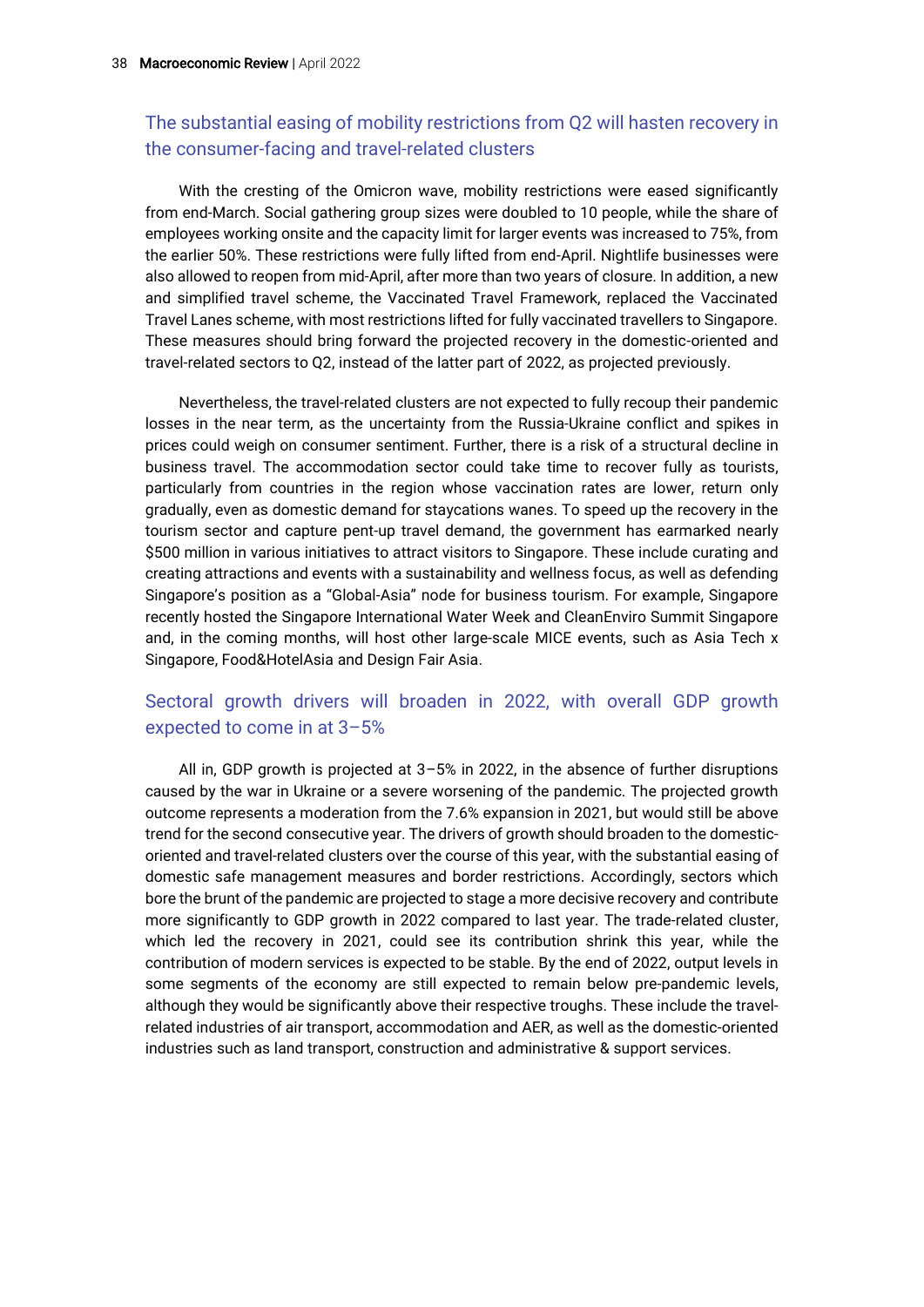# 2.3 The Next Phase of Economic Restructuring in Singapore

### Singapore's restructuring journey in the last decade has led to productivitydriven growth

The Economic Strategies Committee (ESC) was formed in 2009 to develop strategies for Singapore to achieve sustained and inclusive growth. One of the key recommendations was a shift from a labour-driven to a productivity-driven growth model. A productivity growth target was set at 2–3% per annum, which would in turn support annual economic growth of 3–5%. In the course of this restructuring journey, the economy was expected to experience several phases of adjustments (Figure 2.3). In the initial cost-adjustment phase (2011–13), nominal wages would rise strongly, with CPI inflation staying above its historical average, reflecting tight labour market conditions, even as real GDP began to slow. In the consolidation phase (2014–16), GDP growth would slow discernibly while wage growth remained elevated. The steep rise in business costs could have caused some unproductive firms to consolidate or wind down their businesses in Singapore. In the recovery phase (2017-19), there would be a notable improvement in productivity (measured in terms of real VA per paid hour worked), and cost pressures were expected to ease. GDP growth was projected to pick up at the end of the decade.

Overall, the macroeconomic outcomes have been broadly in line with the path that had been envisaged (Table 2.7). From 2011 to 2019, GDP growth took a step down from the previous decade and became increasingly driven by productivity improvements. However, CPI inflation was capped in the latter half of the decade, in part due to the weakness in global oil prices. With inflation edging down and nominal wage growth picking up, there was a rise in real wage growth.

#### Figure 2.3 The 2010s saw three distinct phases of macroeconomic transition

Stylised profile of real GDP and CPI levels



#### Source: EPG, MAS estimates

Note: This chart depicts a stylised profile of the path of GDP and CPI over the transition period in comparison to a baseline scenario envisaged in 2011.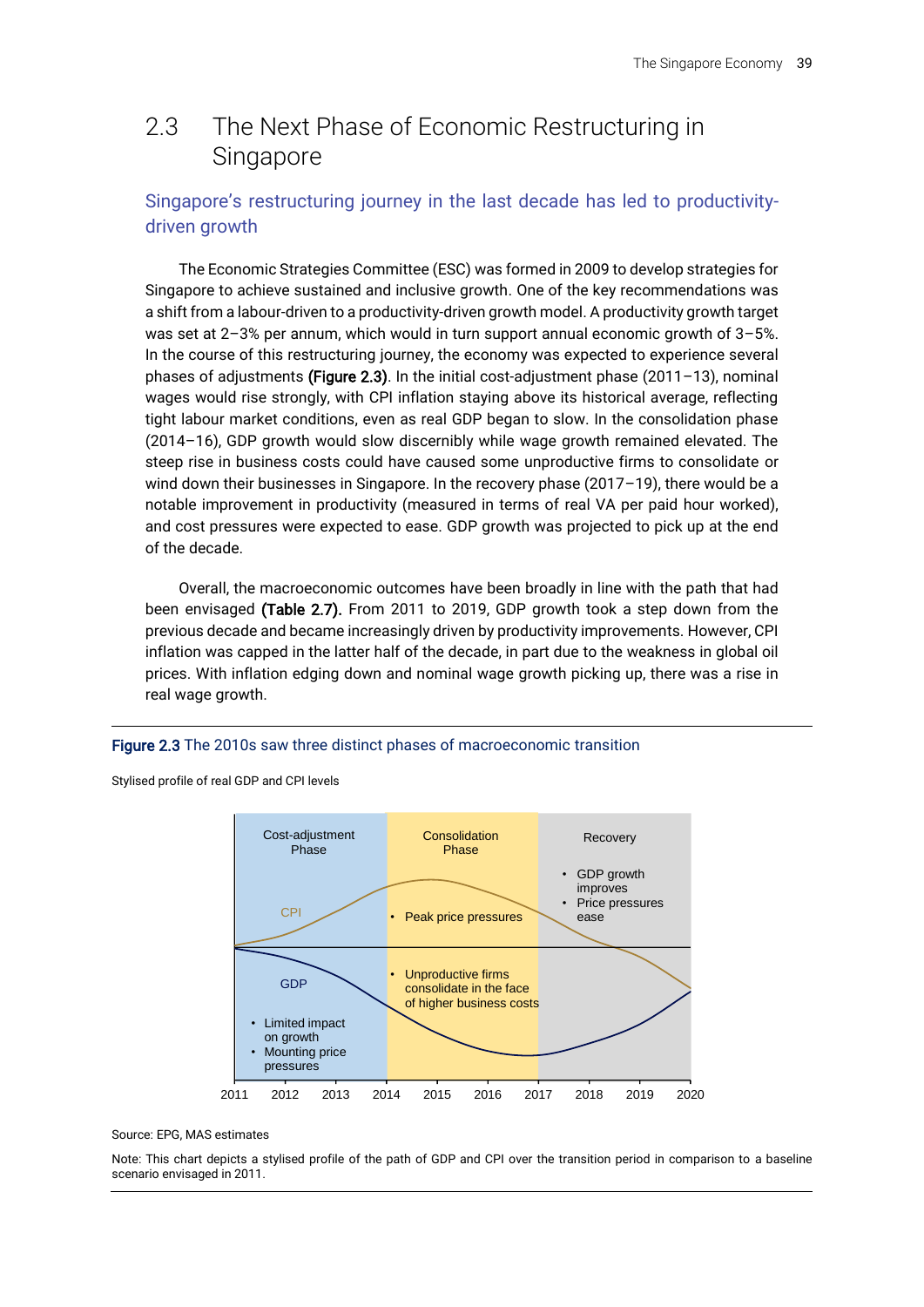#### Table 2.7 Productivity improved following a period of transition

| % YOY                                              | $2001 - 10$ | Cost-adjustment<br>$(2011 - 13)$ | <b>Consolidation</b><br>$(2014 - 16)$ | <b>Recovery</b><br>$(2017 - 19)$ | $2011 - 19$ |
|----------------------------------------------------|-------------|----------------------------------|---------------------------------------|----------------------------------|-------------|
| Real GDP                                           | 5.9         | 5.2                              | 3.5                                   | 3.1                              | 3.9         |
| Nominal wages                                      | 3.3         | 5.2                              | 4.3                                   | 4.1                              | 4.5         |
| <b>CPI-All items inflation</b>                     | 1.6         | 4.1                              | 0.0                                   | 0.5                              | 1.5         |
| <b>MAS Core Inflation</b>                          | 1.7         | 2.1                              | 1.1                                   | 1.4                              | 1.6         |
| Real VA per paid hour worked                       | 2.3         | 1.2                              | 1.7                                   | 3.0                              | 2.0         |
| Contribution of productivity to<br>real GDP growth | 39%         | 23%                              | 48%                                   | 97%                              | 50%         |

Average annual change in key macroeconomic variables

Source: DOS, MOM and EPG, MAS estimates

Note: Real VA per paid hour worked is computed using real VA per worker and average weekly total paid hours worked per employee.

### The overall transformation has been accompanied by widening divergence between the tradable and non-tradable sectors since the mid-2010s

The strong growth in overall wages and productivity during the recovery phase masked sectoral disparities within the Singapore economy. In the latter half of the 2010s, prior to the outbreak of COVID-19, both labour productivity and real VA growth were higher in the tradable than in the non-tradable<sup>10</sup> sectors (Chart 2.15). Consequently, the VA share of the tradable sector in the economy increased to 73% by 2021, from around 65% in the mid-2010s (Chart 2.16). At the industry level, sectors involved in export activity, such as manufacturing, finance & insurance, information & communications and professional services, recorded stronger VA growth on average over 2017 to 2019, compared to the domestic-facing sectors such as retail trade and F&B services (Chart 2.17).

<sup>&</sup>lt;sup>10</sup> The tradable sectors comprise manufacturing, wholesale trade, transportation & storage, finance & insurance, information & communications, professional services and accommodation. The non-tradable sectors consist of F&B services, retail trade, real estate, construction, administrative & support services and other services industries.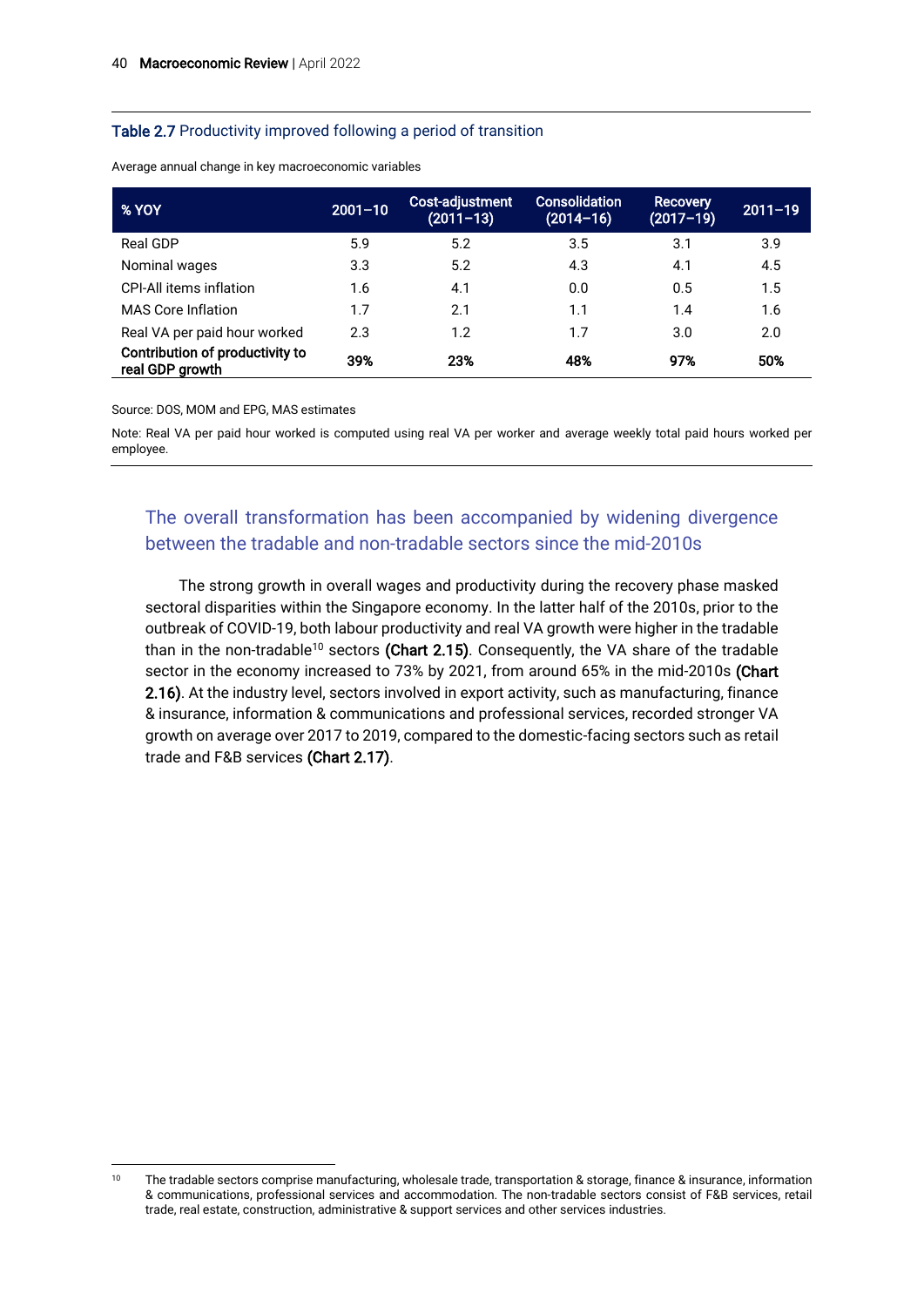#### Chart 2.15 Tradable sectors recorded higher VA and productivity growth than non-tradables…

Real value added and productivity growth



Source: DOS, MOM and EPG, MAS estimates

Note: Labour productivity refers to real VA per paid hour worked and is estimated using real VA, employment and average weekly total paid hours worked per employee.

#### Chart 2.16 … and contributed an increasing share of VA over the last decade

Share of nominal value added



Source: DOS and EPG, MAS estimates

#### Chart 2.17 Industries within manufacturing and modern services posted stronger VA growth in the latter part of the 2010s

20 ■Tradable Non-tradable 15 % YOY<br>2017–19 Average 10 5 0 -5 Advisor to the control of the control of the control of the control of the control of the control of the control of the control of the control of the control of the control of the control of the control of the control of t I Arcocomic & Contenting States of March 2015 Advisor de la construction de la construction de la construction de la construction de la construction de la construction de la construction de la construction de la construction de la construction de la construction de la Outres received to the defender of the company of the company of the company of the company of the company of Individual Assemblance of Castros Freeholder Report For Section 2 and -10 Land of Microsoft Financial Catalogue Processing company Charles Contractor Charles Charles Charles Oilean Francisco Architecture Control of the control of the extra processes de la completed assignment Procedure of the company Procedures companion International Americans Patrimo Trade Participality Privative claims

Real value-added growth by sector

Source: DOS, EDB Note: IIP growth is used for the manufacturing industries.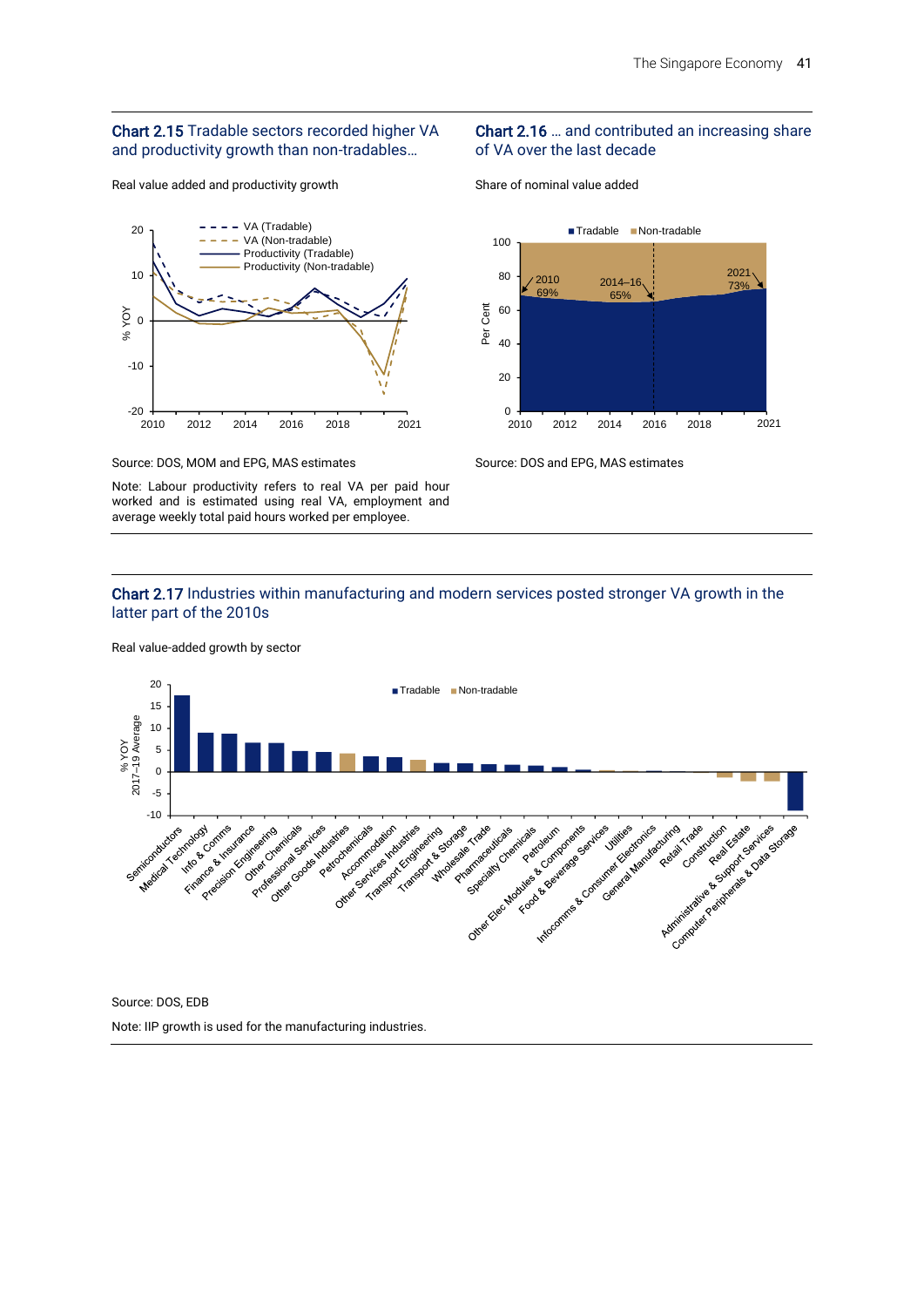### Returns in the high-growth segments accrued mainly to capital owners and specific clusters of skilled workers

To examine the impact on the income shares of labour and capital, Chart 2.18 shows a scatterplot of the average growth of nominal remuneration and gross operating surplus (GOS) by industry for the period 2017–19. Industries to the left of the dotted line registered stronger remuneration growth over the period, while those to the right posted stronger GOS growth. The tradable sectors tend to cluster to the right, indicating that capital owners gained a larger share of the strong value-added growth in these sectors in the years before the pandemic. In comparison, the non-tradable sectors are concentrated near the origin, indicating both weaker profitability and remuneration growth.

#### Chart 2.18 Capital owners in higher-growth tradable sectors gained a larger share of the VA created



Nominal GOS and remuneration growth by sector

Similarly, a decomposition of remuneration growth showed stronger growth in remuneration per worker and employment in the tradable sectors compared to the nontradable sectors. Skilled workers in specific clusters of tradable activities such as pharmaceuticals, information & communications, medical technology and semiconductor industries benefited from higher wage growth (Chart 2.19). However, there was also notable consolidation in the general manufacturing, transport engineering and computer peripherals & data storage industries, which recorded declines in employment during this period. Gross monthly income from work of full-time employed residents in the non-tradable sector continued to lag that of their counterparts in the tradable sector (Chart 2.20).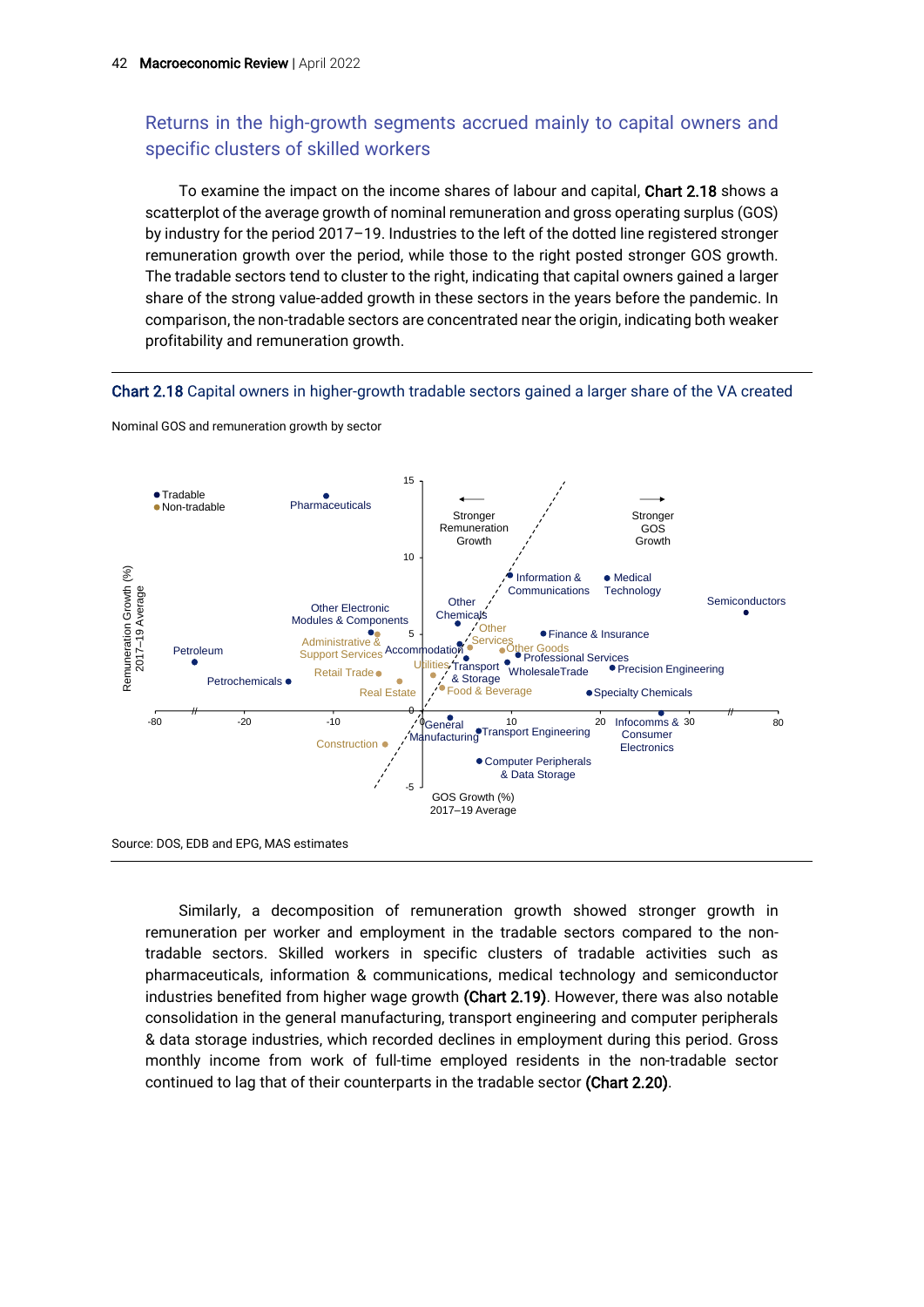#### Chart 2.19 Skilled workers in certain tradable activities benefited from higher wage growth

Decomposition of remuneration growth, 2016–19



#### Source: DOS, EDB and EPG, MAS estimates

Note: Remuneration growth within each sector is further decomposed into changes in average remuneration per worker and changes in employment.

#### Chart 2.20 Median income in the non-tradable sector continued to lag behind the tradable sector

Median gross monthly income from work of full-time employed residents in the tradable and non-tradable sectors



Source: MOM and EPG, MAS estimates

Note: Data shown are for June of each year and includes employer CPF. The gap in median gross monthly income from work is computed as the excess of median gross monthly income from work in the tradable sector compared to that in the non-tradable sector in the respective year.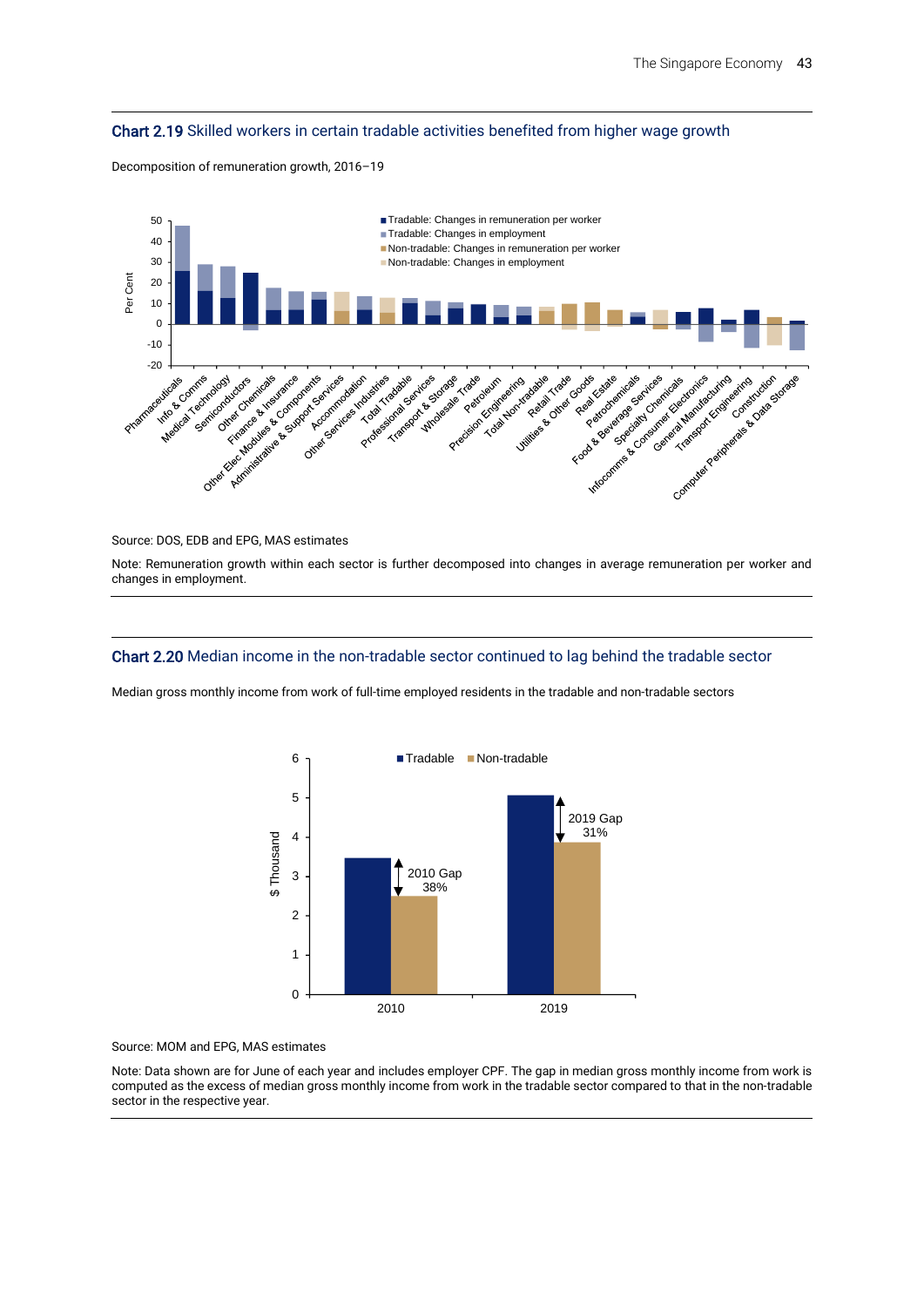### Higher levels of productivity in the tradable sector have not translated into higher wages and prices in non-tradables

Singapore's tradable sector has one of the highest productivity levels in the world, exceeding that of most OECD countries (Chart 2.21). According to the Samuelson-Balassa hypothesis, countries with high productivity in the tradable sector tend to have higher overall price levels, compared to countries with lower productivity. High productivity in the tradable sector should lead to high wages in the tradable sector. If labour markets are competitive, labour will reallocate to the tradable sector as workers move into the high-wage industries. This leads to scarcity of labour in the non-tradable sector, bidding up wages there. As wages in the non-tradable sector rise, output prices in the sector increase, driving up overall price levels correspondingly.

#### Chart 2.21 Productivity in Singapore's tradable sector has exceeded that of most OECD countries



Tradable sector labour productivity (GVA per worker), 2019

Source: OECD

Empirical studies provide robust support for the validity of the Samuelson-Balassa hypothesis. Countries with high productivity in the tradable sector tend to have high wages and prices in the non-tradable sector compared to countries with lower productivity. However, this phenomenon generally did not occur in Singapore, with wages and prices in the nontradable sector remaining substantially lower than those in the tradable sector. The divergence could be attributed to the abundant supply of foreign workers in the non-tradable sector, including in many domestic-oriented services, which has impeded the working of the Samuelson-Balassa transmission mechanism by dampening wage and price increases in the non-tradable sector.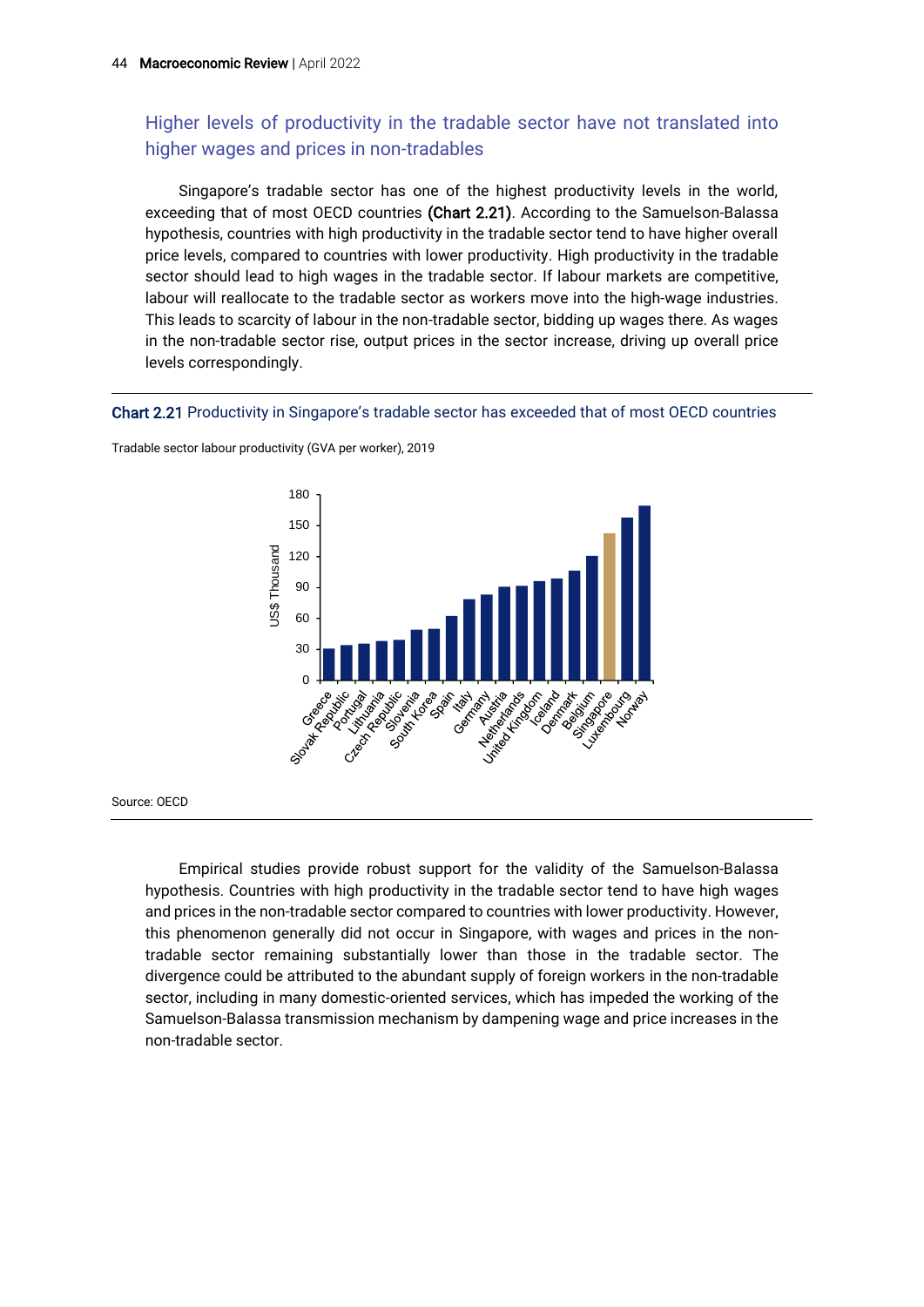### Lower- and middle-income households should benefit from larger wage increases in the next phase of restructuring

In the next phase of Singapore's restructuring, the wage gap between the tradable and non-tradable sectors is likely to narrow, driven by market forces and government policies. First, as growth in the resident labour force slows compared with the past decade, the resident workforce in the non-tradable sector is projected to grow at a slower rate than that in the tradable sector, reflecting residents' preference for working in the latter, particularly in modern services. Second, with foreign worker policy likely to remain tight especially at the lower end of the skills spectrum, the constraints posed by resident labour supply should become more binding, thereby lifting wages in the non-tradable sector and reducing the wage gap. Finally, ongoing government policies, such as the expanded Progressive Wage Model to raise incomes for low-wage workers, will also help to support non-tradable sector wages.

There would be important distributional gains from this transition.<sup>11</sup> Based on EPG estimates, lower- and middle-income households will likely see the largest increases in real wages, as the boost to their nominal employment incomes outweighs higher non-tradable prices in their consumption baskets. A larger proportion of lower-income workers are employed in the non-tradable sectors, such as F&B and accommodation services (Chart 2.22), that would see relatively large wage increases during the transition. In comparison, higherincome households may see relatively small increases in nominal income, as business income and employment income from the tradable sector account for relatively large shares of their total income.

Chart 2.22 With a higher proportion of lower-income workers employed in non-tradable sectors, lowerand middle-income households could see larger distributional gains



Share of workers in tradable and non-tradable sectors by gross monthly income from work bands, June 2017

Source: MOM and EPG, MAS estimates

Note: Data excludes employer CPF contributions.

<sup>&</sup>lt;sup>11</sup> The results are based on EPG's estimation through merging data from MOM's Comprehensive Labour Force Survey, June 2017 and Department of Statistics' Household Expenditure Survey 2017/18.